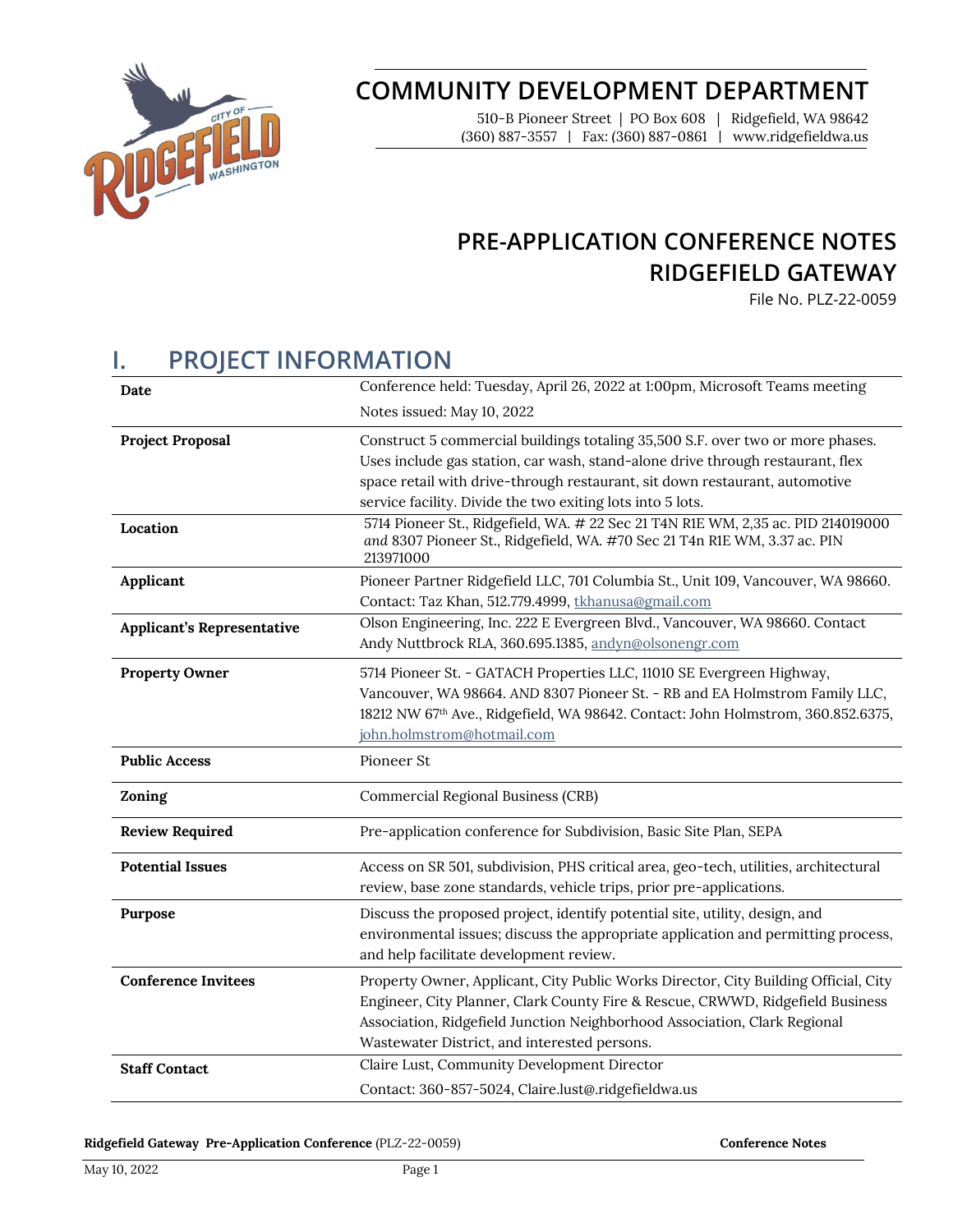# **II. GENERAL DESCRIPTION**

## Proposal

The site is in the Commercial Regional Business (CRB) zone, on the north side of Pioneer Street between 56<sup>th</sup> Place and west of the southbound Interstate 5 off-ramp. There are slopes of 10-15 percent near the center of the site and a depression in the northwest corner. Mapped critical areas include a riparian habitat area on the northeastern portion of the site and a wetland in the northwestern portion of the site. Surrounding land uses include Interstate 5 to the east, undeveloped CRB parcels to the north and west, and a fueling station, convenience store, and multitenant commercial building on CRB parcels to the south across Pioneer Street. The applicant proposes to divide the existing two parcels into a total of 5 commercial lots. Ridgefield Gateway will consist of 5 retail/commercial/restaurant buildings with approximately 37,500 square feet with associated parking, landscaping, and related infrastructure. The project will provide 6 rapid electric vehicle charging stations associated with the proposed fueling station/convenience store. Access drives, stormwater, utilities, and other related infrastructure improvements will be constructed at the outset.

| Lot          | Square Footage (AC) | <b>Use</b>                           | <b>Building SF</b> | Parking #                     |
|--------------|---------------------|--------------------------------------|--------------------|-------------------------------|
|              | 44,840 (1.03)       | Drive-thru Restaurant/Retail         | 7,020              | 41                            |
| 2            | 57,527 (1.32)       | Fuel, convenience<br>Store, car wash | 8,150              | $21 +$<br>6 Electric Charging |
| 3            | 35,860 (0.82)       | Drive-Thru Restaurant                | 3,400              | 33                            |
| 4            | 31,710 (0.73)       | Restaurant                           | 5,100              | 37                            |
| 5            | 80,000 (1.83)       | Automotive Service                   | 13,800             | 40                            |
| <b>Total</b> | 249,937(5.7)        |                                      | 37,470             | 178                           |

# Governing plans, policies, regulations, decisions, and standards

The following City of Ridgefield plans and regulations are adopted and apply to the proposal: 2016 City of Ridgefield Comprehensive Plan including the 2017 Ridgefield Comprehensive Plan Map and the 2017 Ridgefield Zoning Map; 2016 Ridgefield General Facilities Capital Facilities Plan (RCFP), as well as the 2017 Transportation, 2017 Parks, 2016 Sewer, and 2016 Water RCFP elements; Ridgefield Development Code (RDC) which is Title 18 of the Ridgefield Municipal Code; 2014 Ridgefield Comprehensive Park and Recreation Plan including Appendix B, Acquisition & Design Standards for Parks & Trails; Construction Administrative Code which is Title 14 of the Ridgefield Municipal Code; and 2017 City of Ridgefield Engineering Standards for Public Works Construction. This list of plans and regulations is not exhaustive.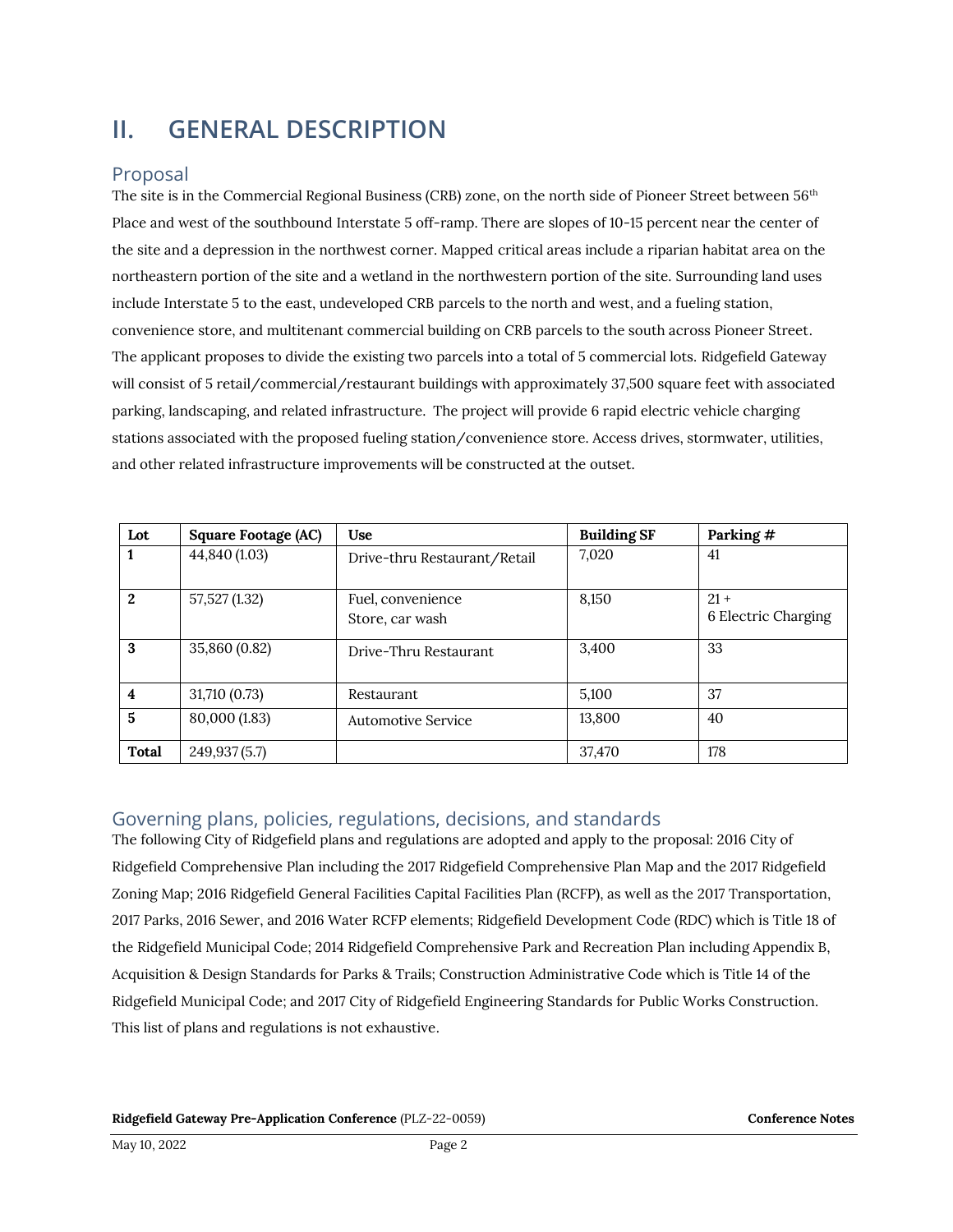# **III. PRE-APPLICATION CONFERENCE NOTES**

## 1. Purpose

The purpose of these notes is to summarize pre-application conference discussion. The substantive and procedural requirements are specific to nonconforming development and site plan review, based upon application materials. The pre-application conference was not intended to provide an exhaustive review of all project issues and will not prevent the City from applying all applicable laws, plans, and regulations at time of application.

## 2. Land Use Application and Process

The City has determined that the proposal discussed during the pre-application conference will require submittal of a technically complete application for Preliminary Short Plat Review and Basic Site Plan Review (or a Preliminary Binding Site Plan) plus CARA 2 Critical Areas Review, SEPA, an archaeological predetermination, and application fees. The land use and SEPA applications will be reviewed concurrently using a Type II administrative process, which includes a 14-day public comment period. Type II land use reviews take approximately eight weeks.

#### **Submit for land use review using the permitting portal[: https://ci-ridgefield-](https://ci-ridgefield-wa.smartgovcommunity.com/Public/Home)**

**[wa.smartgovcommunity.com/Public/Home.](https://ci-ridgefield-wa.smartgovcommunity.com/Public/Home) Under master land use choose Type II. Under land use applications choose the appropriate applications discussed in the pre-app and listed in Section III.2-3. Contact [permits@ridgefieldwa.us](mailto:permits@ridgefieldwa.us) for assistance.** 

## 3. Application Fees

Application fees are established by City Council resolution and the Master Fee Schedule in effect at the time of application. Se[e https://ridgefieldwa.us/wp-content/uploads/03.2022-Master-Fee-Schedule.pdf](https://ridgefieldwa.us/wp-content/uploads/03.2022-Master-Fee-Schedule.pdf) Based on the issues discussed during the pre-application conference we anticipate the following land use applications and initial fees:

• Preliminary Short Plat Review (\$1,500) and Basic Site Plan Review (\$2,500),

**Or**

• Preliminary Binding Site Plan (\$4,000).

**AND**

- Map of Dedication (\$500)
- Critical Areas Review. \$600 for CARA 2 Level One Hydrological Assessment Report, \$600 for Priority Habitat & Species Areas
- Archaeological predetermination (\$350)
- SEPA (\$500)

If the applicant wishes to vary from the applicable land use regulations or standards, please revie[w RDC 18.350](https://library.municode.com/wa/ridgefield/codes/code_of_ordinances?nodeId=CO_TIT18DECO_CH18.350MOST)  relating to Adjustments or Variances. Modifications to RDC regulations or standards will require a land use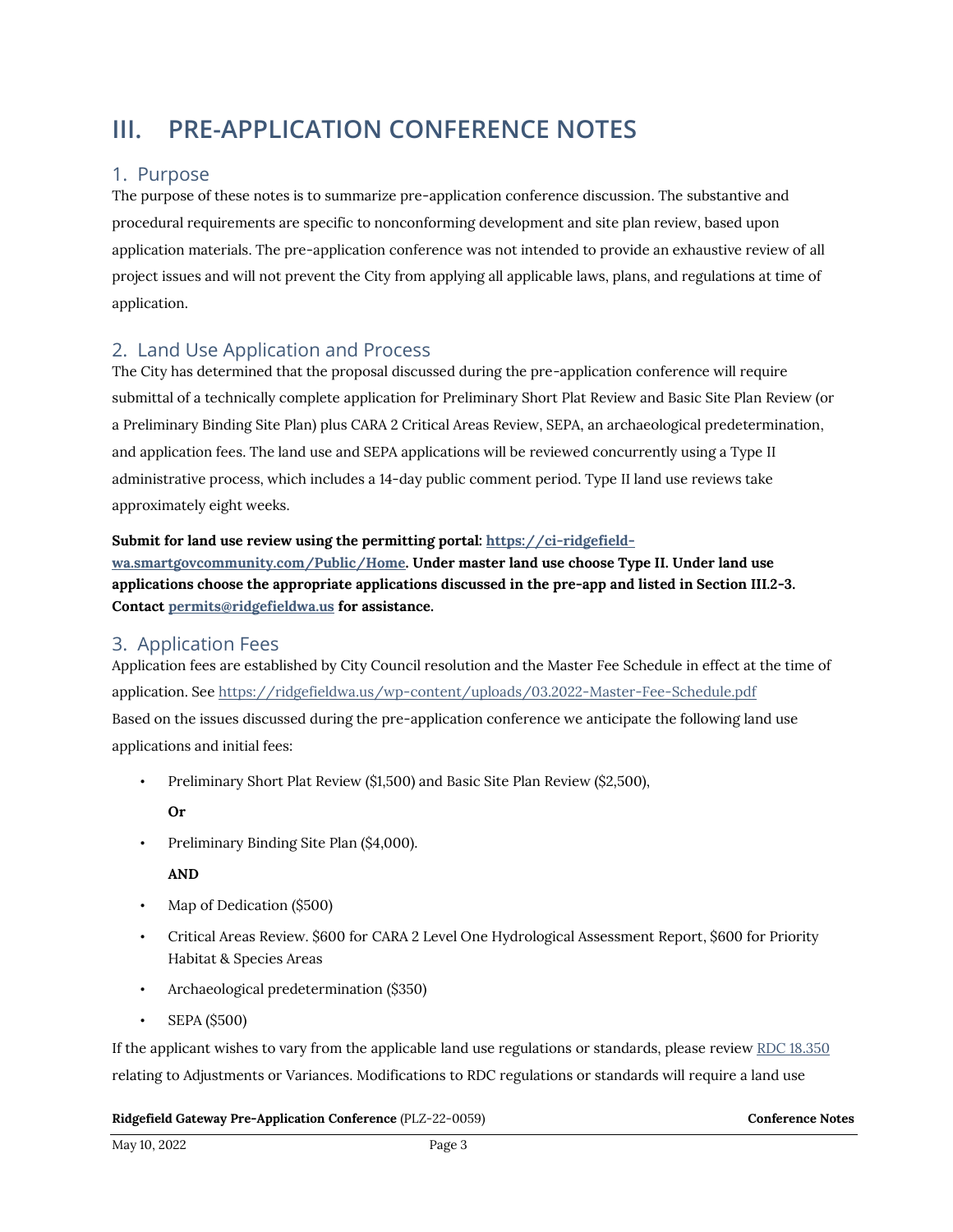application and fee which will be incorporated into the land use review process. Adjustment review can be included in the existing Type II administrative process. Variance review is a Type III quasi-judicial process requiring review in a public hearing.

There is a \$500 land use application fee credit available if an application for this project is submitted within 6 months from the date the pre-application conference was conducted.

Additional fees are required for engineering and building permit review at the time of development review. Traffic, park, and school impact fees and SDCs will be assessed at the time of building permit issuance.

## 4. Written Narrative

Part of the review requirements is a clearly written narrative as part of a complete application. The narrative should explain in detail the nature and purpose of the application and should demonstrate how the project will meet applicable community plans, development regulations, and standards, including, but not limited to:

- RDC 18.205 Uses
- RDC 18.230 Commercial Districts
	- o Address the applicable standards in RDC 18.230.040-110.
- RDC 18.280 Critical Areas Protection
	- o Address the approval criteria in RDC 18.280.060, the CARA standards in RDC 18.280.140, and the habitat standards in RDC 18.280.110.
- RDC 18.310 Procedures
- RDC 18.500 Site Plan Review
	- o Address the decision criteria in RDC 18.500.060,

and

- RDC 18.610 Short Plats
	- o Address the approval criteria in RDC 18.610.030.

or

- RDC 18.550, Binding Site Plan Review
	- o Provide the materials required under RDC 18.550.020
	- o Address the decision criteria in RDC 18.550.030,
- RDC 18.710 Signs, if proposed
- RDC 18.715 Exterior Lighting
	- o Address the general standards in RDC 18.715.050.
- RDC 18.720 Off-Street Parking and Loading
	- o Address the standards in RDC 18.720.030-050.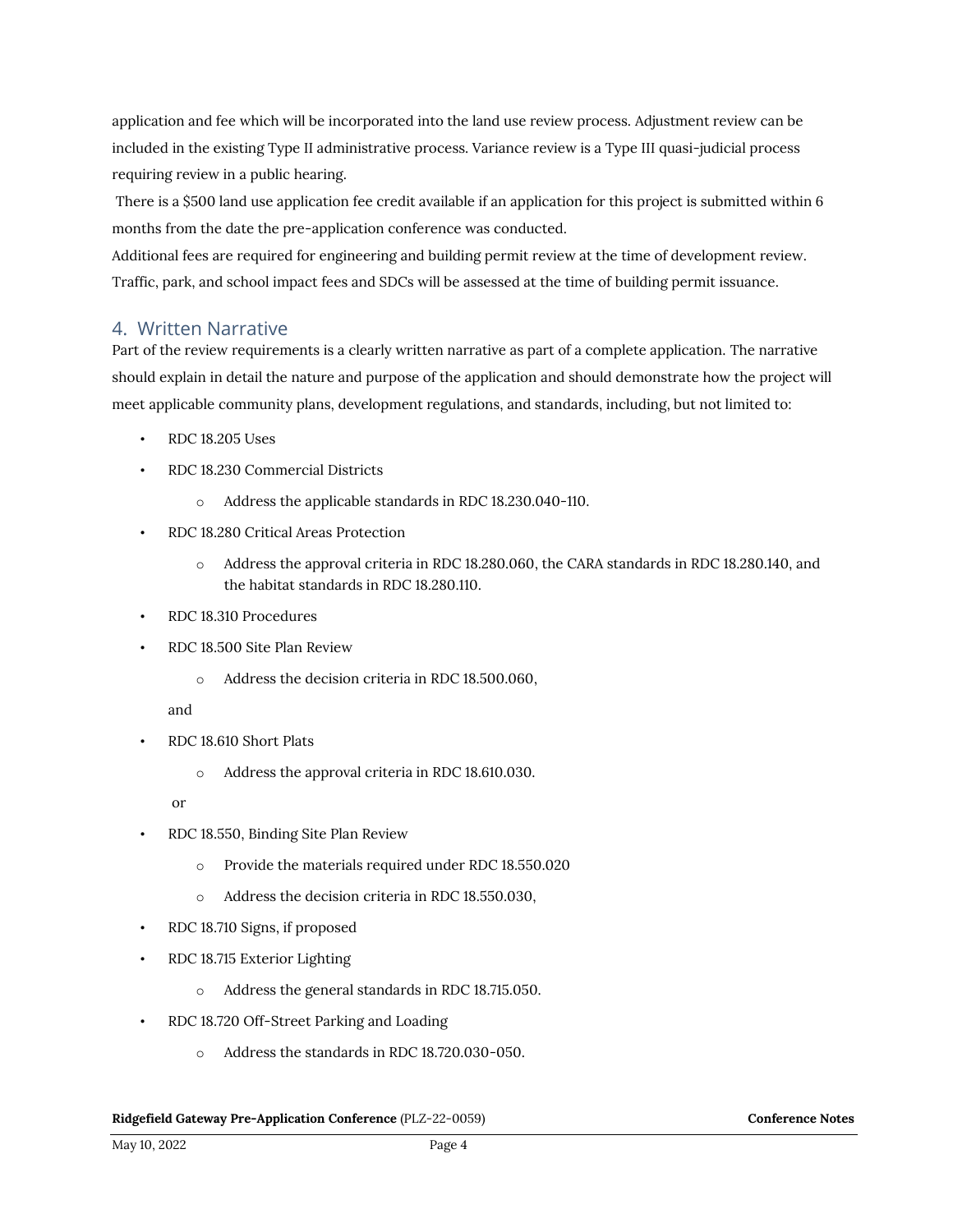- RDC 18.725 Landscaping
	- o Address the standards in RDC 18.725.050-055.
- RDC 18.740 Fences and Walls
	- o Address the design criteria in RDC 18.740.030.
- RDC 18.810 Environmental Standards (SEPA)
- RDC 18.830 City of Ridgefield Native Plant List
- RDC 18.840 Heritage Trees

The Ridgefield Development Code (RDC) is available at

[https://library.municode.com/wa/ridgefield/codes/code\\_of\\_ordinances?nodeId=CO\\_TIT18DECO.](https://library.municode.com/wa/ridgefield/codes/code_of_ordinances?nodeId=CO_TIT18DECO)

## 5. Maps, Plans and Drawings

A technically complete preliminary short plat application must include the following maps, plans and drawings per RDC 18.610.010. All maps, plans and drawings must show scale, north arrow, and date.

- The entire lot or parcel constituting the applicant's land;
- Proposed name of the short subdivision; this name shall not duplicate any name used on a recorded plat or subdivision in Clark County, including the municipalities of Clark County;
- Accurate and complete legal description of the proposed short subdivision;
- Boundary lines based upon a recent land survey of the land proposed to be subdivided and boundary lines of all proposed lots and streets;
- Location and size of water and sewer lines utility easements: and drainage system proposed to serve the lots within the proposed short subdivision and their point of connections with existing services;
- Location, size, purpose and nature of existing roads, streets, rights-of-way, and easements adjacent to, or across, the land;
- Location of any streets, rights-of-way or easements proposed to serve the lots within the proposed short subdivision with a clear designation of their size, purpose, and nature;
- Parcels of land intended or required to be dedicated for streets, open space, or other public purposes;
- Contour lines at two-foot elevation intervals for slopes less than 25 percent and five-foot elevation intervals for slopes equal to or more than twenty-five percent;
- Accurate mapping of critical areas, including wetlands, stream corridors, slopes of fifteen to twentyfour percent, slopes of twenty-five percent and greater, floodplains and slope hazard areas;
- Name, mailing address and telephone number owner and/or developer and/or preparer of information;
- Environmental checklist per RDC [18.810;](https://library.municode.com/wa/ridgefield/codes/code_of_ordinances?nodeId=CO_TIT18DECO_CH18.810ENSTSE)
- Names and addresses of adjacent land owners shown on the records of the Clark County assessor located within three hundred feet of any portion of the boundary the proposed short subdivision;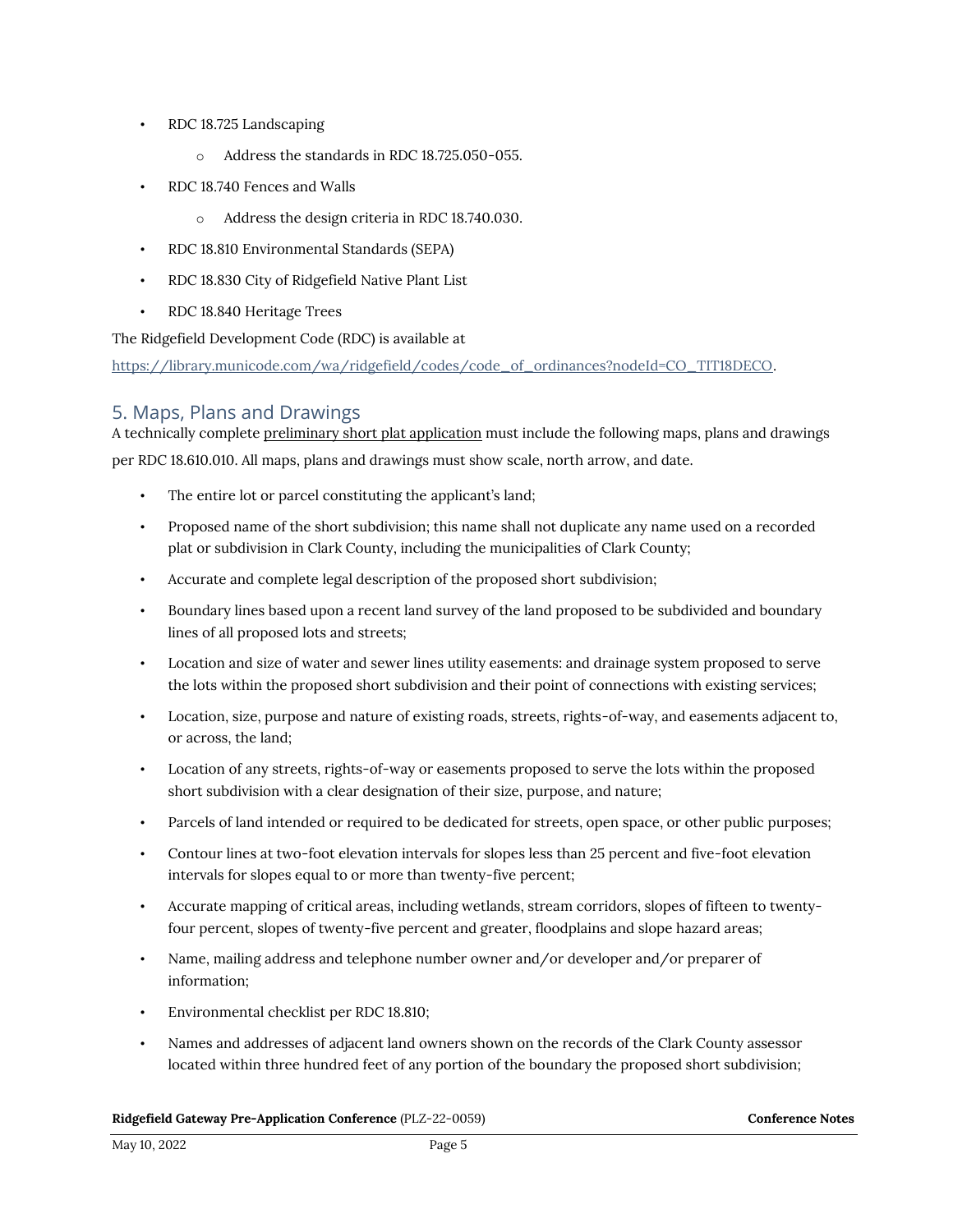- Modifications or variations requested, if any;
- Map of Dedication, and
- Copy of the plat map reduced to fit on eight and one-half by eleven-inch paper.

A technically complete site plan application must include the following maps, plans and drawings per RDC 18.500.040. All maps, plans and drawings must show scale, north arrow, and date.

- Dimensions and orientation of the parcel.
- Locations of existing and proposed buildings and structures.
- Location and layout of off-street parking and loading facilities.
- Curb cuts and internal traffic circulation.
- Location of walls and fences, indication of their height and construction materials.
- Existing and proposed exterior lighting, meeting the submittal requirements of RDC 18.715.070.
- Location and size of exterior signs and outdoor advertising.
- General location and configuration of proposed landscaping, meeting the submittal requirements of RDC 18.725.070.
- General location and configuration of proposed open space and recreation areas, if required.
- Where slopes are equal to or greater than fifteen percent, grading and slope conditions which may affect drainage or construction, with slope contours mapped at two-foot intervals.
- Height and conceptual appearance of building facades for all buildings and structures.
- Indication of proposed use of all buildings.
- The location of any historically or archaeologically significant feature; or natural feature, including stream corridors, wetlands, wildlife habitat areas, well head protection areas, geologically unstable areas, constrained and unbuildable land, areas with native vegetation, areas with tree cover, rock outcroppings or similar natural or historic features.
- Traffic analysis may be required if the proposed use could generate more than ten p.m. peak hour trips.
- Map of dedication, if applicable, showing all land dedicated to the public for the purpose of roadway, drainage, flood control, utility lines, emergency or service vehicle access, or other public use, and all easement rights dedicated for private purposes including, but not limited to trails, open space, parks, and storm ponds.

### OR

A technically complete preliminary binding site plan application must include the following maps, plans and drawings per RDC 18.550.020:

- The entire lot or parcel constituting the applicant's land;
- Proposed name of the binding site plan (if any);

#### Ridgefield Gateway Pre-Application Conference (PLZ-22-0059) **Conference Notes Conference Notes**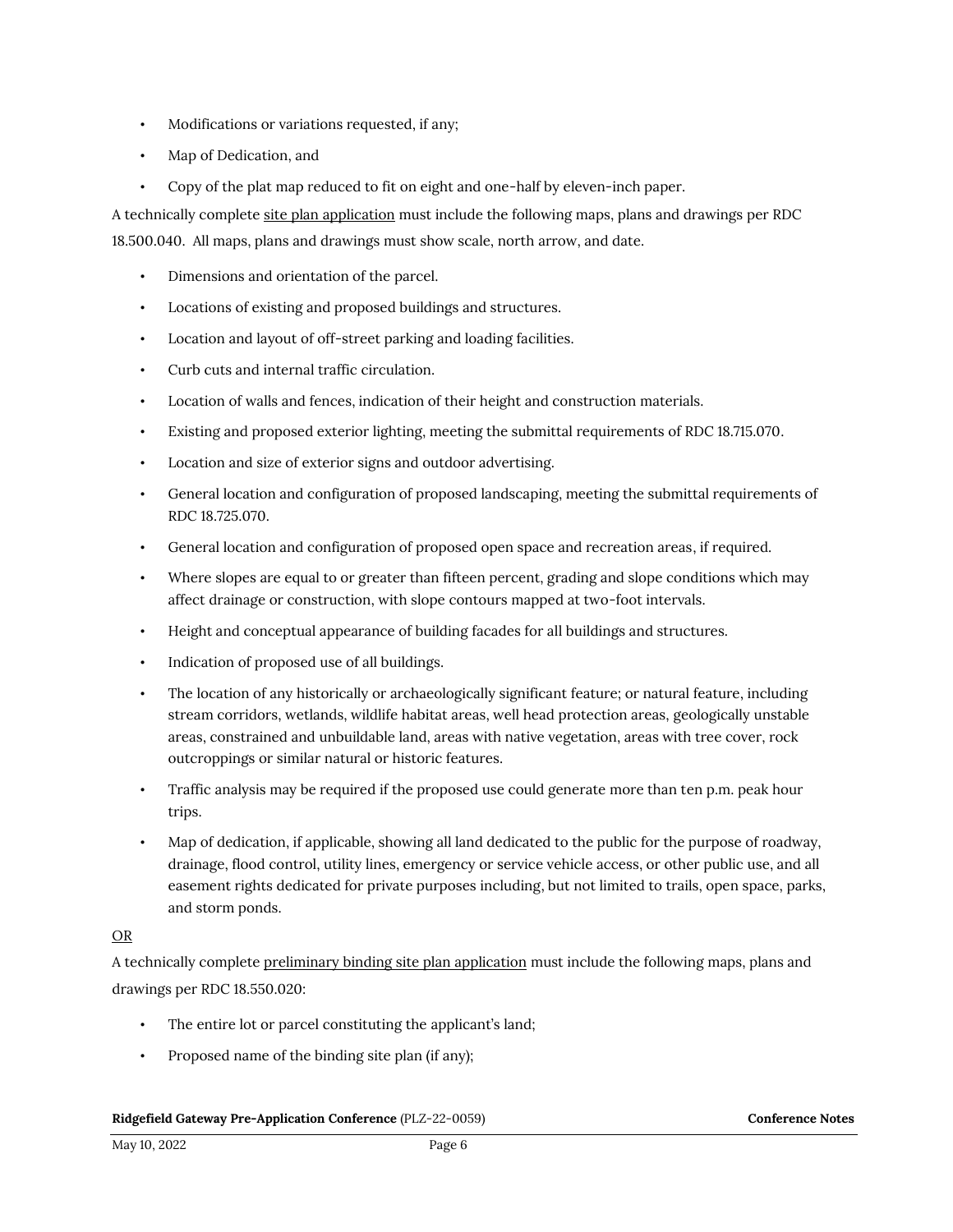- Accurate and complete legal description of the proposed binding site plan;
- Scale, north arrow, and date;
- Boundary lines based upon a recent land survey of the land proposed to be divided and boundary lines of all proposed lots and streets;
- Location and size of water and sewer lines utility easements: and drainage system proposed to serve the lots within the proposed binding site plan and their point of connections with existing services;
- Location, size, purpose and nature of existing roads, streets, rights-of-way, and easements adjacent to, or across, the land;
- Location of any streets, rights-of-way or easements proposed to serve the lots within the proposed binding site plan with a clear designation of their size, purpose, and nature;
- Parcels of land intended or required to be dedicated for streets, open space, or other public purposes;
- Contour lines at two-foot elevation intervals for slopes less than twenty-five percent and five-foot elevation intervals for slopes equal to or more than twenty-five percent;
- Accurate mapping of critical areas, including wetlands, stream corridors, slopes of fifteen to twentyfour percent, slopes of twenty-five percent and greater, floodplains and slope hazard areas;
- Name, mailing address and telephone number owner and/or developer and/or preparer of information;
- Environmental checklist, if required by RDC [18.810;](https://library.municode.com/wa/ridgefield/codes/code_of_ordinances?nodeId=CO_TIT18DECO_CH18.810ENSTSE)
- Names and addresses of adjacent land owners shown on the records of the Clark County assessor located within three hundred feet of any portion of the boundary of the binding site plan;
- Modifications or variations requested, if any; and
- Copy of the binding site plan reduced to fit on eight and one-half by eleven-inch paper.

The following will also be required as part of a technically complete application for short plat, site plan, binding site plan, critical areas, and SEPA:

- Location and size of water and sewer lines utility easements, and drainage system proposed to serve the lots within the proposed subdivision and their point of connections with existing services.
- Location, size, purpose and nature of existing roads, streets, rights-of-way, and easements adjacent to, or across, the land.
- Parcels of land intended or required to be dedicated for streets or other public purposes.
- Preliminary cut & fill plan.
- Street and frontage improvements.
- Preliminary Stormwater Management Plan.
- Preliminary Erosion Control Plan.
- Critical areas report for Fish and Wildlife Habitat Conservation Area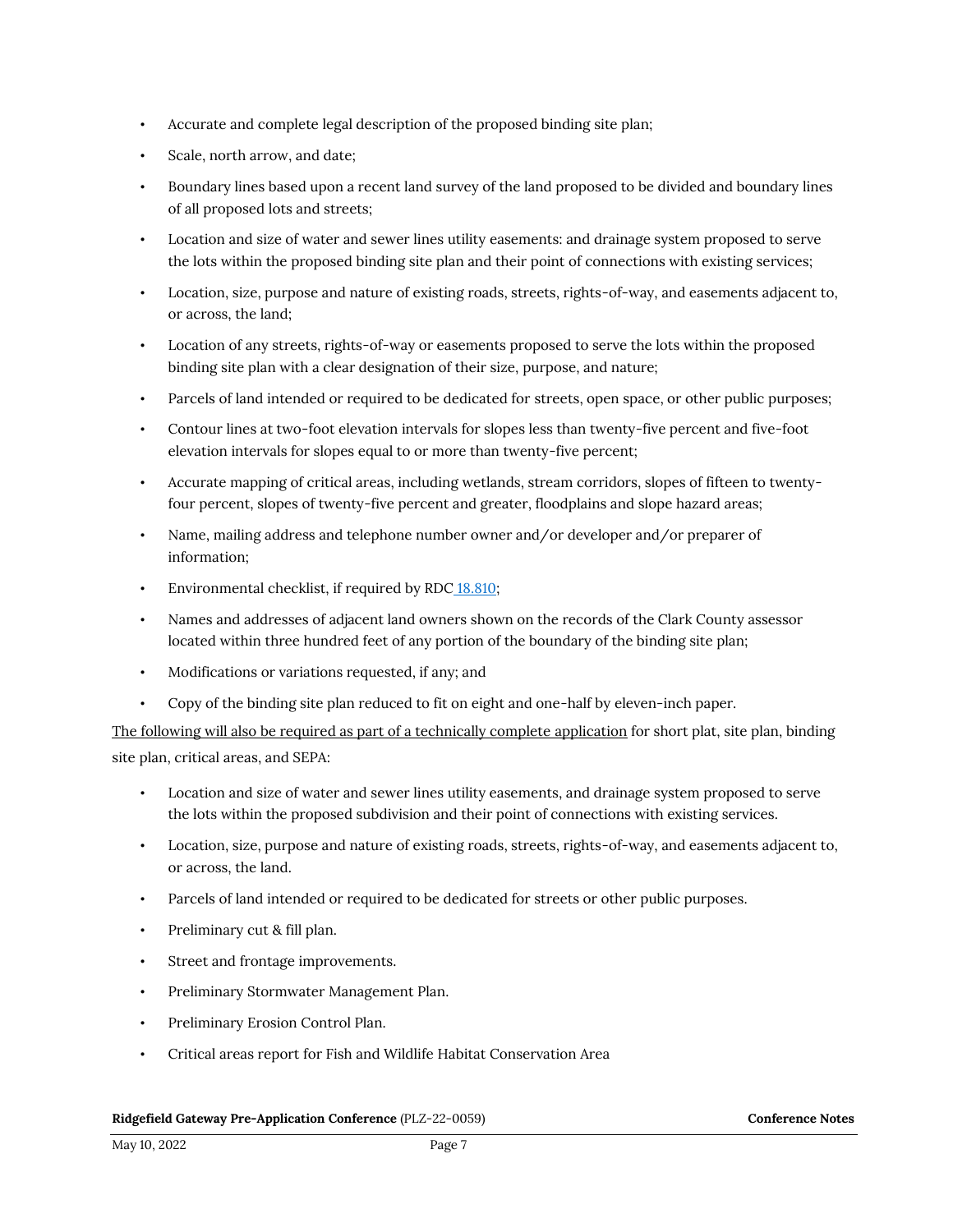- Critical areas mitigation plan
- SEPA checklist
- Archaeological report

## 6. Fire Department

Contact Clark Cowlitz Fire Rescue (CCFR) for comments and to initiate the CCFR review process. Contact John Taylor[, josh.tayor@clarkfr.org](mailto:josh.tayor@clarkfr.org) directly.

## 7. Engineering

**Sewer Service:** The proposed project is located within the Clark Regional Wastewater District's service area. The primary point of connection is the Discovery Corridor Wastewater Transmission System stub located approximately 1,000 feet west of the southwest property corner of parcel 213971-000. Offsite easements will be required if outside of public right of way. An alternate point of connection is located approximately 1,300 feet north of the northern property line of parcel 214019-000. Offsite easements will be required for this alternate. All services require gravity connections and any additional land divisions created will require gravity sewer stubs to the property lines. The plans will be required to use a survey datum provided in NGVD 29(47). As an element of the District's plan review, a copy of the floor, plumbing and mechanical plans must be submitted to the District with the application. The District will review the BMPs and pre-treatment requirements with the engineering application.

The District's sewer System Development Charge (SDC) is currently \$8,750 per Equivalent Residential Unit (ERU). SDCs are subject to change and the applicable value will be applied at the time of sewer connection permit issuance. Please note that there is no guarantee or set aside of service capacity with land use approval, as it is the District's policy that service commitment occurs when it is paid for at the time sewer permits are issued.

**Water Service:** The proposed project is in the City of Ridgefield water service area and a 12-inch diameter water main is in Pioneer Street adjacent to the site. The applicant should be aware that Clark County Fire & Rescue may provide additional comments with regards to fire service protection.

All developments are required to comply with backflow requirements as stated in Section 4.11 of the City of Ridgefield's Engineering Standards for Public Works.

The City of Ridgefield is supplied with water from five water supply wells. According to the 2013 Water System Plan Update, the City has water rights to serve approximately 4,273 equivalent residential units (ERUs), and well capacity to serve approximately 2,806 ERUs. The addition of the Junction Well Project, constructed in 2017, provided the City with the well capacity to serve an additional 1,145 ERUs, for a total of 3,951 ERUs. An agreement with Clark Public Utilities, finalized in 2021, provides the City with an additional 1,000 gallons per minute, or 7,164 ERUS, for a total capacity of 11,115 ERUs. Per the 2013 Water System Plan, the City served approximately 2151 ERUs at the end of 2010. Permits were issued for 65 ERUs in 2011, 122 ERUs in 2012, 180.5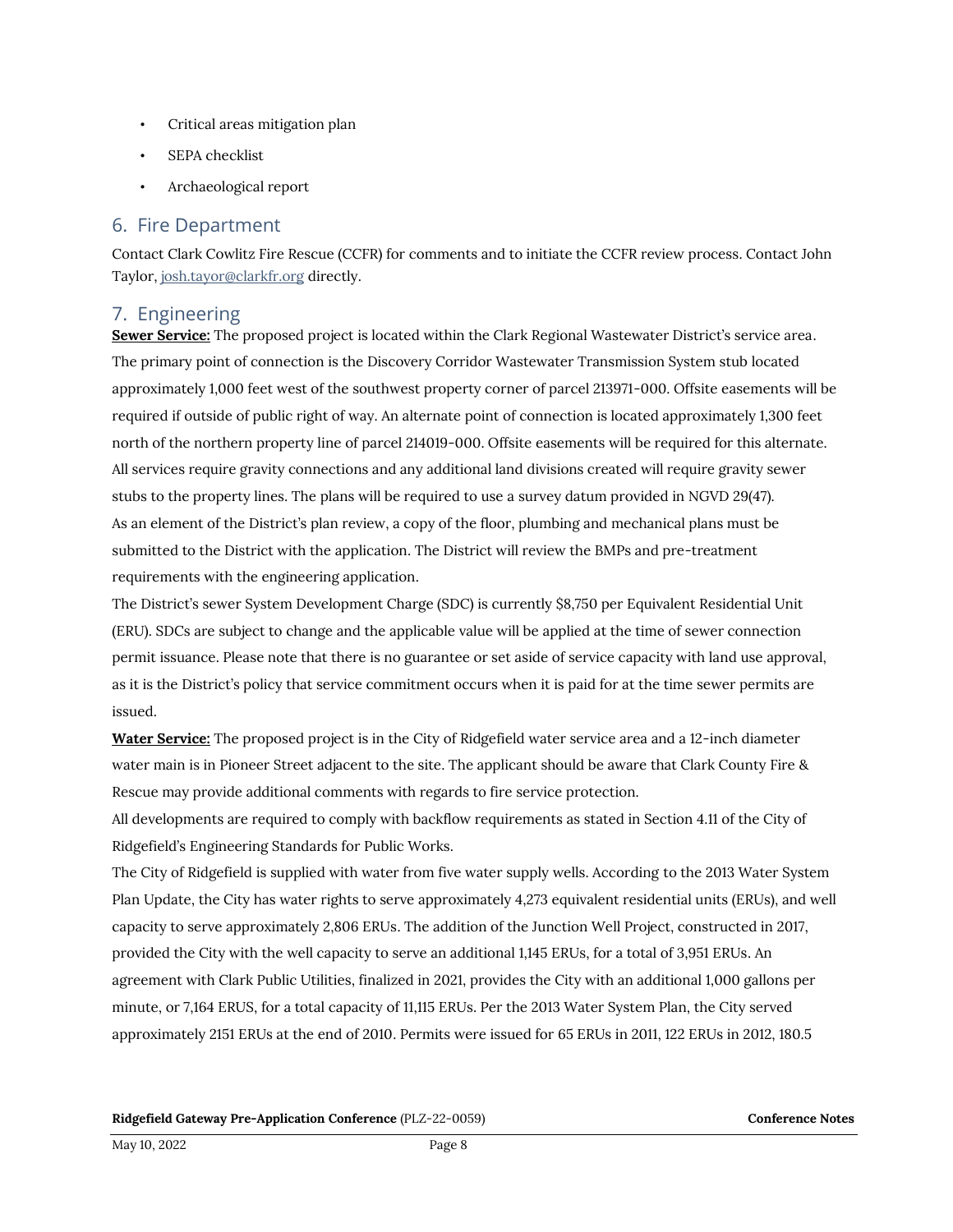ERUs in 2013, 114 in 2014, 228 in 2015, 320 in 2016, 158 in 2017, 342 in 2018, 380 in 2019, 647.5 in 2020, 556.5 in 2021 and 169 so far in 2022, for a total of 5,440 ERUs.

Water System Development Charges will be applied at the time of building permit issuance. The water System Development Charge (SDC) is currently \$4,440.26 per Meter Equivalent Size as defined in the Ridgefield Municipal Code. The applicant will also be required to provide documentation showing projected water demands for the facility that were used as a basis for sizing of the water meter.

All Fire Flow testing must be completed by the applicant with City of Ridgefield and Clark County Fire & Rescue personnel present.

**Street Improvements:** Frontage improvements on Pioneer Street adjacent to the site are complete, however the applicant will be required to complete repairs to the sidewalk as necessary and ensure compliance with ADA standards. The applicant will be required to comply with WSDOT requirements for repairs or improvements to Pioneer Street. All utilities in the project and on any improved frontage must be underground. Driveways directly giving access onto arterials may be denied if alternate access is available. Driveways approved by the City Engineer providing for access onto arterials shall be a minimum of 100 feet from any intersection, and a minimum of 150 feet for access onto arterials. All distances shall be measured from the centerline of the street or driveway. Where a roundabout has been constructed at the intersection, measurement shall be from the end of the taper to the centerline of the proposed driveway. Access to the lots to the north and west of the subject property must be provided.

A Traffic Impact Analysis (TIA) will be required if the project generates more than 10 p.m. peak hour trips. The TIA shall evaluate surrounding roadways and intersections and any improvements found to be necessary will be required to be completed. If a TIA is not required, a traffic memo estimating the number of average daily and p.m. peak hour project trips based on the Institute of Transportation Engineers (ITE) manual will be required. Traffic Impact Fees (TIF) within the City of Ridgefield are calculated at \$471.49 per average daily trip. TIF fees are required to be paid prior to building permit issuance. The 9th Edition of the Trip Generation Manual developed by the Institute of Traffic Engineers (ITE) should be utilized to the extent possible to develop trip generation volumes. Please note that the TIF rates are subject to change. Please also note that since payment of TIFs occurs at time of Building Permit issuance, the applicant will be required to pay the TIF in effect at the time of permit issuance.

**Storm Drainage:** The City's current engineering standards require that detention facilities be designed in accordance with the 2005 Western Washington Manual. Projects shall use the Santa Barbara Unit Hydrograph method for hydrologic and hydraulic analysis and facility sizing. The offsite downstream impacts of altered runoff characteristics and time of concentration will need to be evaluated to the furthest point of convergence of all outfall flows altered by the development proposal.

There is a 24-inch diameter storm main crossing the subject property. Prior to construction, the applicant will be required to ascertain the exact location, protect the main, and place a 15-foot-wide maintenance and access easement to the City of Ridgefield over the infrastructure.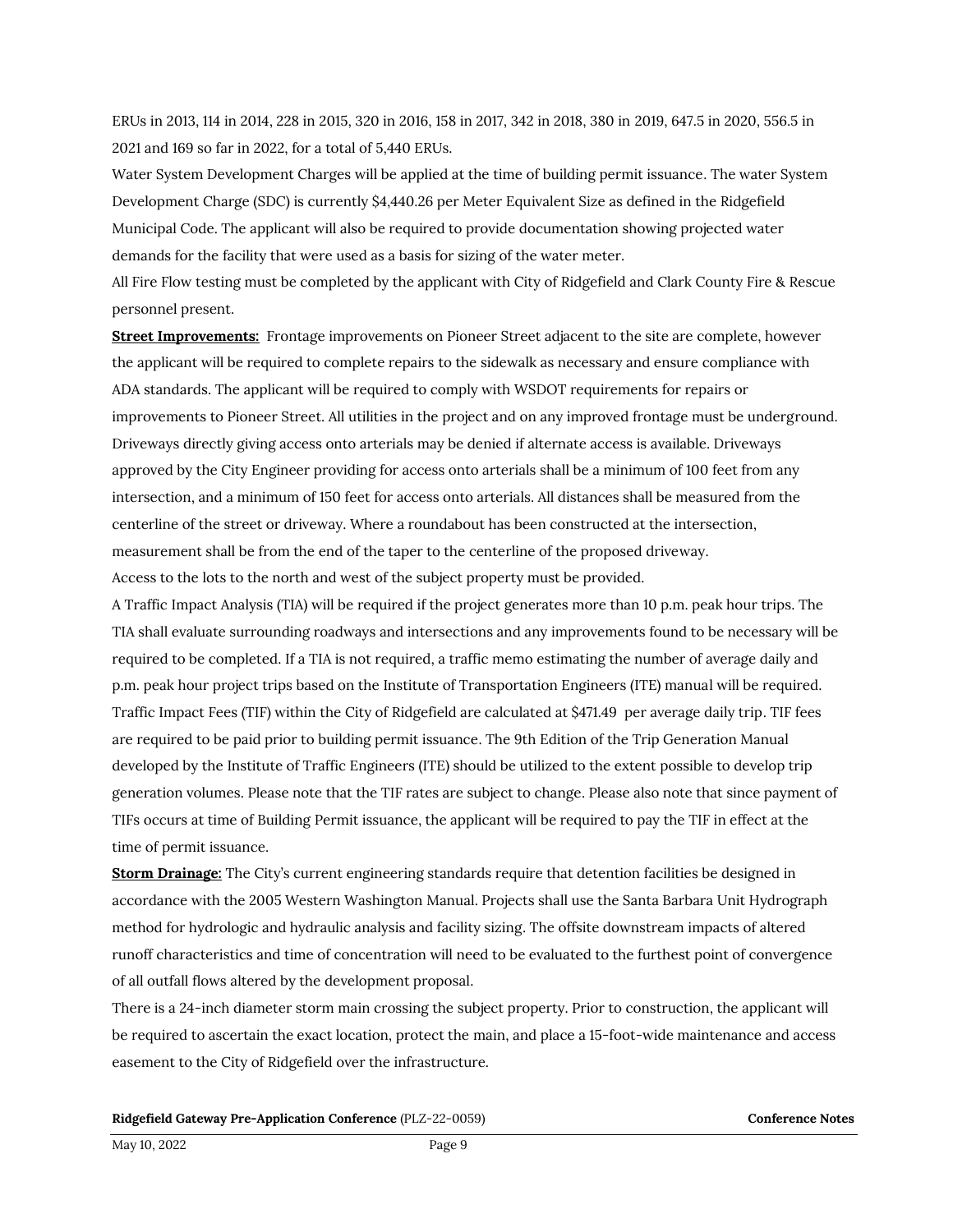The City of Ridgefield has created a Stormwater Utility. Fees have been adopted and are currently a bi-monthly charge of \$20.30 per Equivalent Residential Unit (ERU). For commercial property, one ERU is defined as 3,500 square feet of impervious surface area. No system development charges have been adopted for the stormwater utility.

**Grading & Erosion Control:** An NPDES Construction Stormwater General Permit issued by the Department of Ecology will be required for this project. A grading and erosion control plan meeting the requirements of the City's Engineering Standards and per any other permitting authorities will be required. Erosion control measures shall be maintained throughout construction. Construction within sensitive lands and buffers (including slopes greater than 15%) between October 1 $st$  and May 1 $st$  is strongly discouraged and at times not allowed as conditioned through the SEPA process.

In PLZ-13-0021 the City determined that an existing pond on the property was a man-made farm pond and was not a wetland regulated by RDC 18.280. A grading permit on the subject property was issued in 2013 filling the pond however the geotechnical reporting requirements for that permit were never completed. Geotechnical information including fill material and compaction reports will be required prior to future construction on the site to verify the fill is adequate for construction.

#### **Final Acceptance**

Please note that final engineering acceptance is required on all projects to gain final occupancies of any building. See below for detailed requirements for obtaining building permits and other approvals:

#### **Commercial or Industrial Acceptance**

To obtain acceptance of public infrastructure for an industrial or commercial site the following is required:

- Inspection approval of all public water lines, meter boxes, and hydrants
- Inspection approval of all public roadways, sidewalks, curb ramps, and other associated improvements.
- Inspection approval of any offsite storm ponds or swales
- A two year maintenance bond for 20% of the cost of all public improvements
- As-built drawings in mylar, pdf, and AutoCad versions.

## **Please note that no final occupancies will be issued prior to final acceptance of associated public improvements.**

## 8. WSDOT

The Washington Department of Transportation (WSDOT) offered the following comments during the preapplication meeting:

- Lighting must be shielded and directed away from the I-5 right-of-way (ROW).
- The WSDOT stormwater facility to the east outfalls to the east through a line under the site. Please coordinate with WSDOT to locate and ensure protection of the stormwater system.
- Coordinate with WSDOT if the project proposes stormwater into WSDOT ROW or facilities.
- Work with the WSDOT to relinquish the deeded property right of the temporary driveway on the west side of the southern lot that has access to SR 501.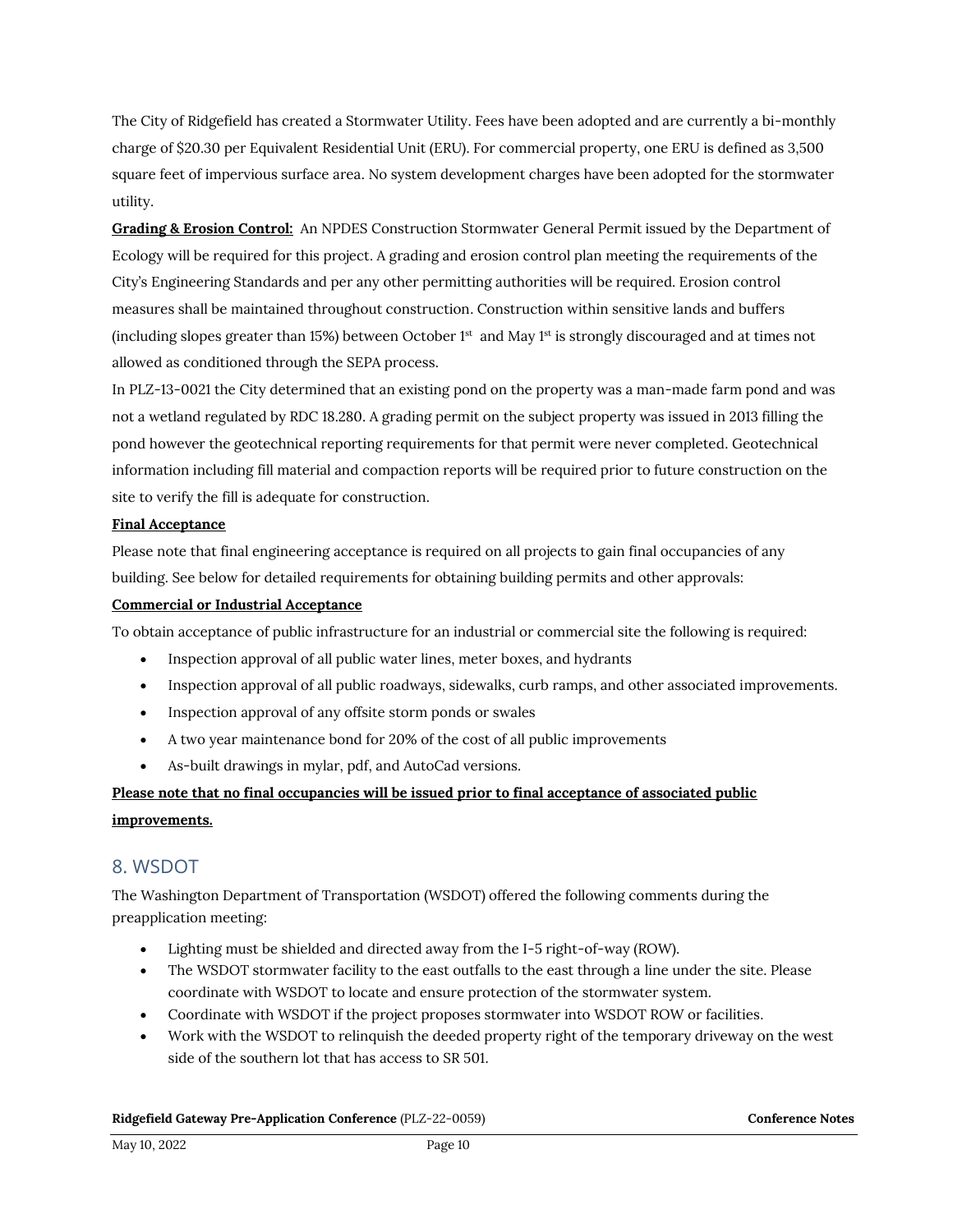- A Traffic Impact Analysis (TIA) is required. A right turn deceleration lane will be required along the westbound lanes of SR 501. The deceleration lane should not have to extend to the boundary of the southbound exit ramp. Please coordinate with WSDOT.
- Please coordinate with WSDOT regarding any signs that might be adjacent to or visible from the I-5 ROW.

## 9. Planning

**Zoning.** The site is zoned Commercial Regional Business (CRB).

**Uses.** Eating and drinking establishments, general retail trade and services, gasoline service stations, and motor vehicle related uses (car wash) are permitted uses in the CRB zone.

**Lot Requirements.** The minimum lot area in the CRB zone is 10,000 square feet.

**Dimensional Standards**. The applicable CRB zone dimensional standards are given in RDC 18.230.045 as

follows. Pioneer Street is a major corridor. RDC 18.230.045.A

| <b>Standard</b>                                                         | <b>CRB</b> |
|-------------------------------------------------------------------------|------------|
| Min. front or street side yard setback along major corridor             | $10$ ft.   |
| Max. front or street side yard setback along major corridor             | $30$ ft.   |
| Min. side or rear yard (interior) setback not abutting RLD or RMD zones | 5 ft.      |
| Max. height                                                             | $65$ ft.   |
| Maximum impervious surface coverage                                     | 90%        |

When development is proposed on two or more contiguous parcels, the dimensional standards of this section shall be applied treating the development as one parcel for purposes of this section. Setbacks shall be required for the exterior perimeter of the development and shall not apply along property lines interior to the development provided that building separation requirements for fire and life safety are met. RDC 18.230.045.B **Land Division.** The applicant proposes to divide the two parcels into 5 separate lots. There are two (2) options for dividing commercial property.

### A. Preliminary Short Plat. RDC 18.610

A technically complete application must include all submittal requirements in RDC 18.610.020, Preliminary Short Plat application contents and must demonstrate compliance with the preliminary short plat approval criteria in RDC 18.600.030.A.1-6. An applicant may file for a final short plat within five years of the date of approval of the preliminary short plat. RDC 18.610.040.

#### B. Binding Site Plan. RDC 18.550

A technically complete application must include all submittal requirements in RDC 18.550.020, Preliminary binding site plan application. The application must demonstrate compliance with the preliminary binding site plan approval criteria short plat approval criteria in RDC 18.550.030.A.1-6. An applicant may file for a final site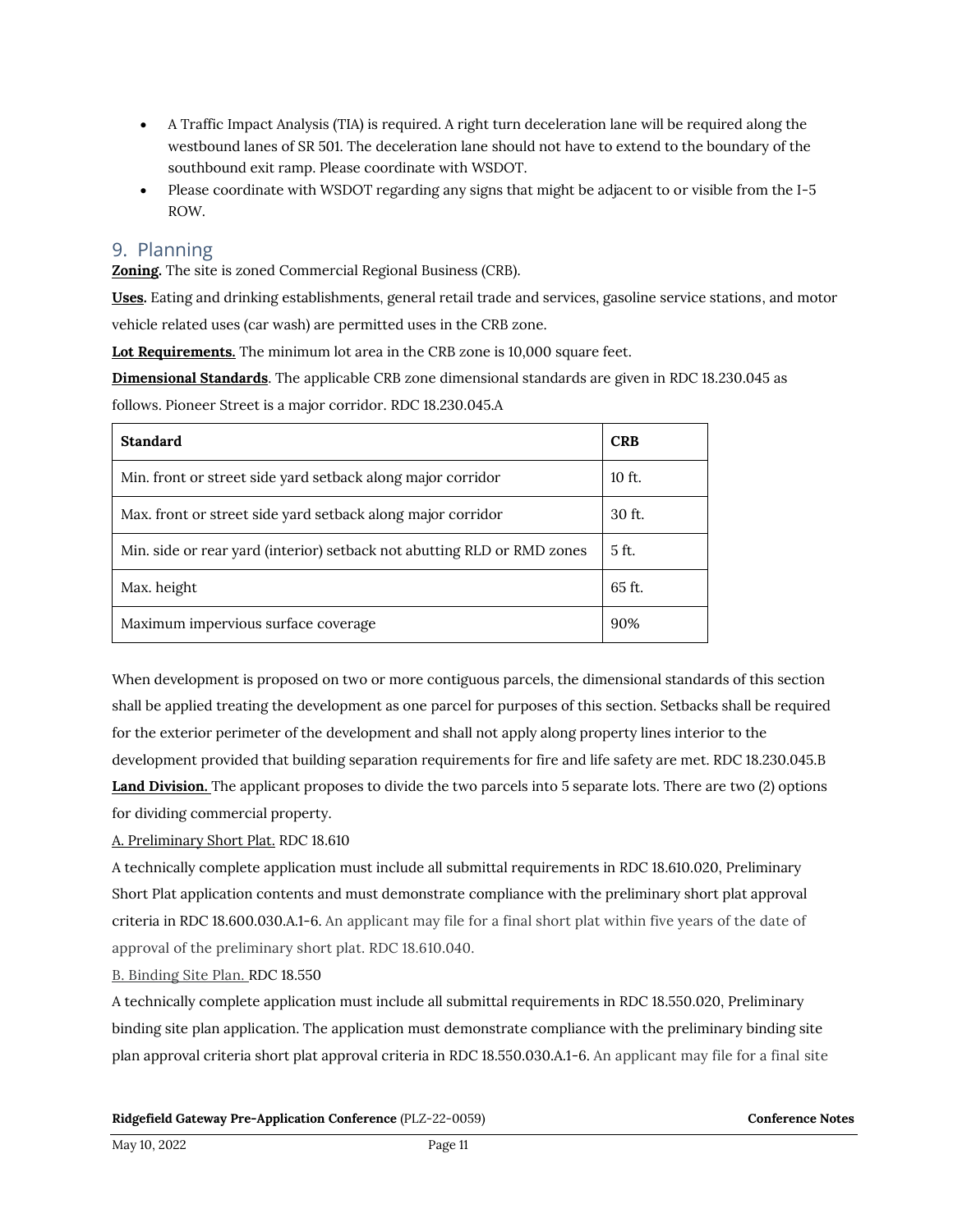plan/engineering approval within five years of the date of approval of the preliminary binding site plan approval.

**Site Planning**. The project shall comply with the site planning standards in RDC 18.230.050. A-H. Each standard should be addressed in the narrative and shown on the project plans where applicable. Key considerations include:

- Street frontage. Pioneer Street is a major corridor.
	- For commercial development along major corridors, buildings and/or common open space must be placed within the minimum and maximum setback area along a minimum of 50 percent of the site's street frontage. RDC 18.230.050.C.2
	- On Lot 1, the retail store must be moved forward to within the front setback range of 10ft to 30 ft. and must occupy 50% of the site's street frontage.
	- On Lot 2, the C-Store must be moved forward to within the front setback range of 10ft to 30 ft. and must occupy 50% of the site's street frontage.
		- In the alternative, enhanced landscaping buffers may be substituted as an alternative to buildings and/or common open space to satisfy this standard provided the enhanced landscaping buffer extends the full distance from the property line to the maximum setback line and is developed to an L4 standard. RDC 18.230.050.C.2.b.a.
		- Along the side and rear external property lines, the area between the property line and the buildings and/or common open space, except for any pedestrian connections, shall be fully landscaped to an L2 standard. RDC 18.230.050.C.4
- Pedestrian connectivity. RDC 18.230.050.D
	- Each building must provide an external pedestrian connection between primary building entrances and the primary frontage street, and provide internal pedestrian connections between individual buildings, though parking areas, and between parking areas and buildings. RDC 18.230.050.D.1
	- Provide internal pedestrian connections between individual buildings, though parking areas, and between parking areas and buildings, superseding requirements for pedestrian access corridors per RDC 18.720.040.C.5.
	- For large development sites over two acres, such as this site, the combined external and internal pedestrian connection system shall provide cross-circulation functionally equivalent to a street grid by providing through connections no less than every five hundred feet. RDC 18.230.050.D.3
	- Pedestrian connections must be a minimum of five feet wide; be well lit with pedestrian-scale lighting at a level averaging at least two foot candles and with free-standing or building-mounted lighting fixtures mounted no higher than fourteen feet; be accented with landscaping buffers a minimum of five feet wide including trees a minimum of every twenty-five feet, shrubs at the rate of one per twenty square feet of landscaped area, and groundcover sufficient to provide at least eighty-five percent coverage of the landscaped area (one side of all pedestrian connections must be landscaped); use concrete or other paving surfaces distinct from parking lot surface, elevated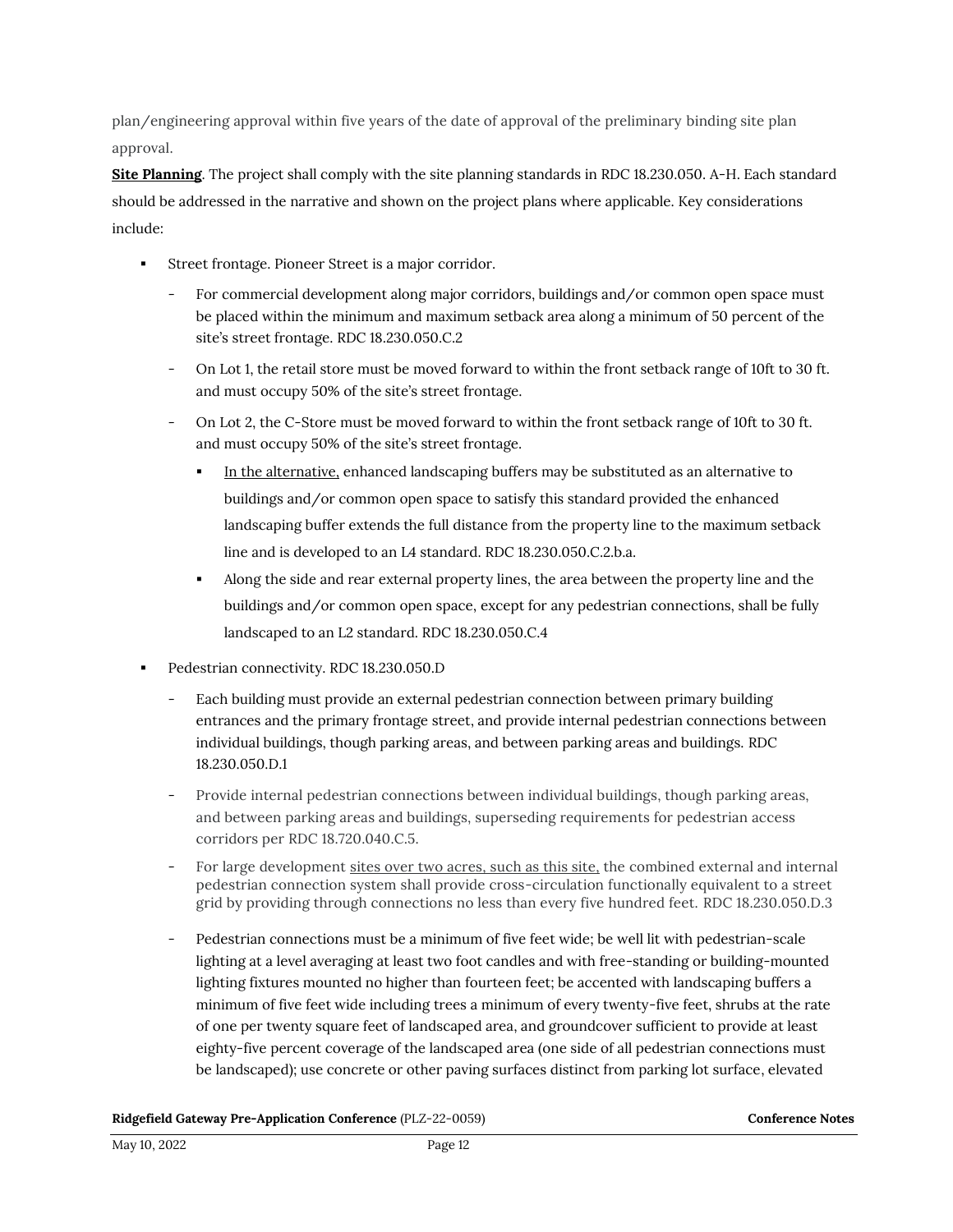six inches above parking lot grade except for crossings of vehicle travel ways; articulate crossings of vehicle travel ways with pavement markings, pedestrian warning signs, and lighting. RDC 18.230.050.D.4

- Building entrances. RDC 18.230.050.E
	- Buildings must have a primary entrance that incorporates at least two of the entry enhancement features in RDC 18.230.050.E.1.
	- Buildings along major corridors are encouraged to have a primary entrance facing Pioneer Street. As an alternative, the primary entrance may face a parking area or secondary access street provided that a secondary entrance faces Pioneer Street. A secondary entrance shall be built to the sidewalk's edge or be connected to the sidewalk with a direct pedestrian connection.
- Outdoor common areas.
	- Outdoor common areas equal to five percent (5%) of the gross floor area of each building on a separate lot, are required, the minimum size for a common area is two hundred fifty square feet, and the minimum dimension is 10 feet.
	- Lot 1 GFA: 7,020 SF = 351 SF common area
	- Lot GFA: 6,180 SF = 310 SF common area
	- Lot GFA: 3,400 SF =250 SF common area
	- Lot 4 GFA  $5,100$ SF = 255 SF common area
	- Lot 5 GFA 13,800 SF =  $690$  SF common area
		- o Common areas must be developed per RDC 18.230.050.F.5-7. In common areas, asphalt paving, adjacent unscreened chain link fences, dumpsters or service areas, an unscreened blank walls are prohibited. RDC 18.230.050.F.8.
		- o The city recognizes that a single common area central to and shared by all lots may be a more efficient use of space and allow for more creative and pedestrian friendly common area solutions. The city will review proposals for shared common area that is centrally located, pedestrian scale, and provides attractive amenities. Such a facility would require ownership and maintenance responsibilities by all lots.
- Service areas. RDC 18.230.050.G.
	- Garbage collection and recycling areas must be in an enclosed area. Enclosures should be complementary in design to the main buildings, and shall be constructed of fencing, walls, and/or landscaping to a value of eighty percent year-round opacity.
- Drive-through lanes. RDC 18.230.050.H.
	- In the Ridgefield Junction Subarea, a maximum of fifteen (15) total drive-through facilities are permitted. A technically complete application must identify all drive through facilities in the Ridgefield Junction Subarea.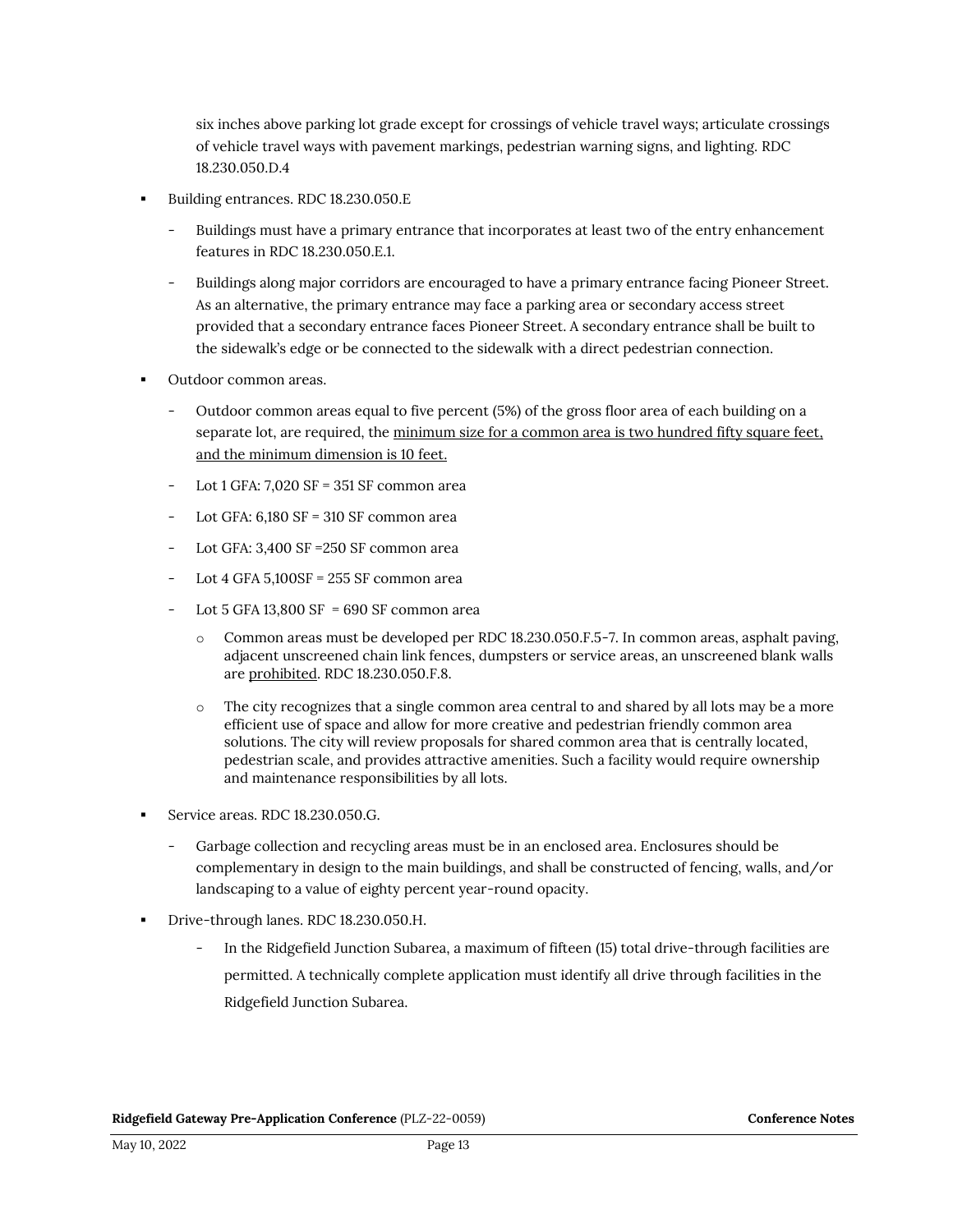- Please collaborate with the Community Development Department staff to accurately enumerate the junction area drive-through facilities currently in operation or in the approval process.
- The drive-through standards do not apply to the car wash or the gas station but do apply to food service drive-through lanes on lot #3, other than espresso carts.
- Drive-through queuing lanes shall have a capacity of six spaces from the pickup window.
- Drive-through lanes shall not be located between the building and the street. If the drive-through lane must be located between the building and the street, a ten-foot L4 landscape buffer incorporating shrubs with a mature height of at least six feet or equivalent treatment is required between the drive-through and public rights-of-way.
- A ten-foot wide L4 landscaping buffer incorporating shrubs with a mature height of at least six feet or equivalent treatment incorporating landscaping, decorative walls, berms, and/or fencing shall be required between any drive-through lanes and adjacent properties, for example, the food service drive through lane between lots 1 and 3.
- Outdoor seating areas shall not be adjacent to drive-through lanes unless shielded by a ten-foot wide L4 landscaping buffer incorporating shrubs with a mature height of at least six feet or equivalent treatment incorporating landscaping, decorative walls, berms, and/or fencing.
- Pedestrian crossings of drive-through lanes shall be minimized and where necessary, shall be marked clearly.
	- o The drive-through lane on lot 3 must be screened to obscure the vehicles and to keep the drive-through vehicle headlights from shining onto the I-5 off ramp and public rights-of-way and adjacent properties. A ten-foot wide L4 landscaping buffer incorporating shrubs of at least six feet at the time of planting or equivalent treatment incorporating landscaping, decorative walls, berms, and/or fencing shall be required between any drive-through lanes and adjacent properties or public rights-of-way.

**Building Design and Features**. The project shall comply with the building design standards in **RDC 18.230.055.**  Each standard should be addressed in the narrative and shown on the project plans where applicable. Key considerations include:

- Context and hierarchy. RDC 18.230.055.B.
	- Development shall consider the cohesive integration of the elements of the site so that the whole is greater than the sum of the parts.
	- Primary structures must be prominently visible to the public and have a prominent entrance. Primary structures shall have at least two floors (minimum eight feet apart). The second floor level shall be at least one-third the area of the lower floor area. Alternatively, primary structures may be single-floor buildings with roofs having a minimum pitch of 8/12, and which contain dormer windows on every roof plane having a ridge length of forty feet or more. One dormer window with a glazing area of at least fifteen square feet shall be required for every forty feet of ridge length (or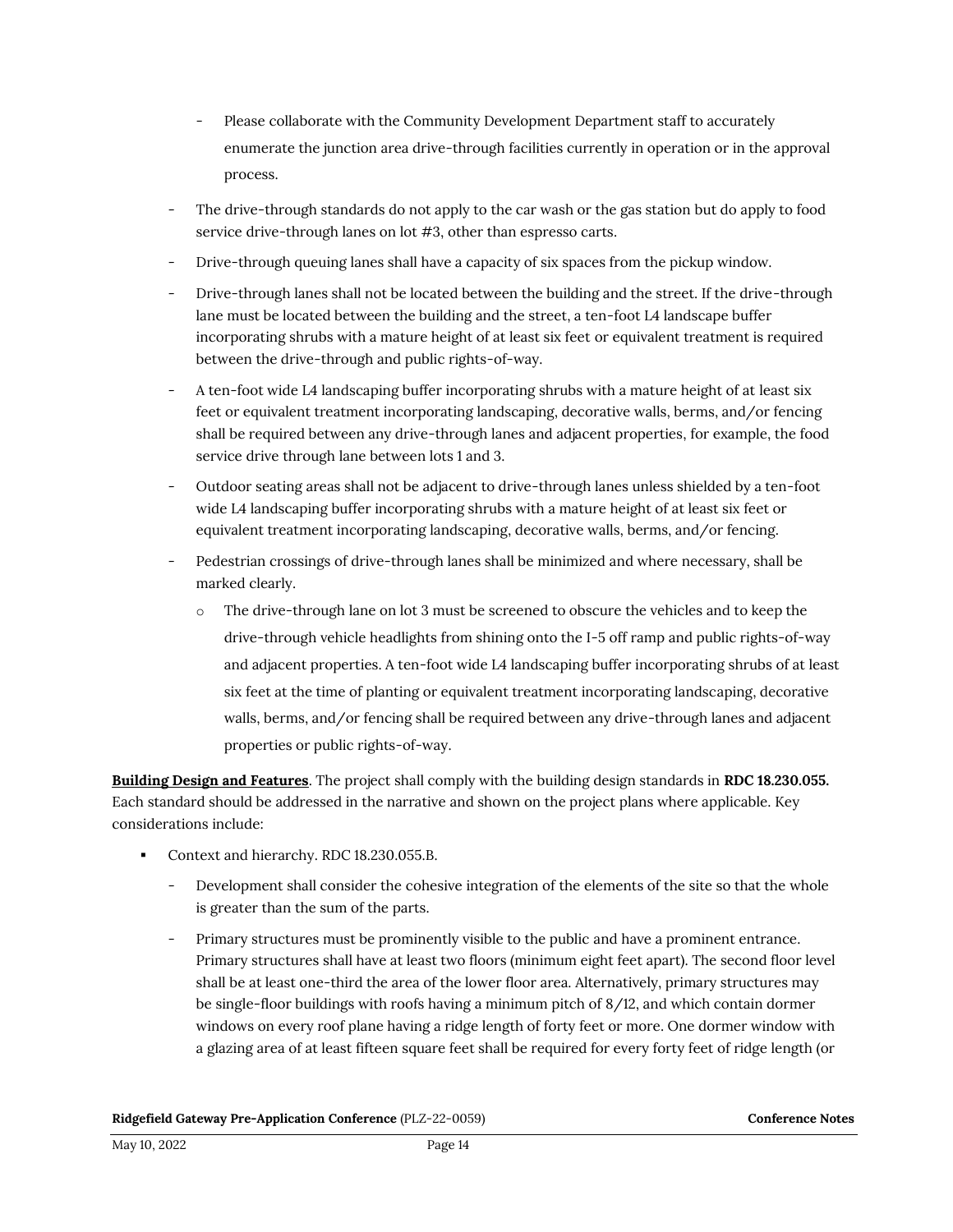portion thereof). Dormer windows shall be functional, providing natural light into the finished and heated area of the building.

- Secondary structures must include design elements that visually link them to the primary structure. Secondary structures must include siding, trim, roofing materials and colors common to the primary structure of the site.
- Mass and scale. RDC 18.230.055.C.
	- Where the lot has frontage on a major corridor, the facades of all new buildings longer than 100 feet shall incorporate visual relief. No single wall plane shall be wider than 2.5 times the height of the wall plane.
	- Building walls visible from a public right-of-way shall employ at least three of the articulation methods in RDC 18.230.055.C.1.c at intervals no greater than sixty feet
- Windows and doors.
	- Windows and doors shall constitute at least twenty-five percent of the total wall area of prominent facade wall planes, and multiple windows on a single wall plane shall be spaced and aligned with other windows and doors on the same wall plane.
- Siding and trim.
	- Building siding materials shall be wood, brick, stone, stucco, or terra cotta. Metal siding materials shall not exceed thirty-five percent of the total wall area of any wall. Stacked and scored concrete blocks may be used if installed to provide added relief, shadow lines, and dimensional interest to a façade.
- Roofing.
	- All structures shall have a visual cap. This may be achieved with either a pitched or flat roof if designed according to one of the options in RDC 18.230.055.C.2.
	- Darker earth tones and materials which provide texture are allowed per RDC 18.230.055.G.
- Color.
	- Field or base colors (the main color of exterior walls) shall be earth tone colors, such as: sands, grays, sage greens, pale yellows, deep, rich clay colors, and similar. Trim colors may contrast to complement the field color and shall not be neon, bright, or primary colors.

**Signs.** Signs are subject to the standards in RDC 18.710. One freestanding sign (RDC 18.710.210) is allowed for each site frontage, except for the Interstate 5 frontage which may have two freestanding signs. I-5 frontage signs must be separated a minimum of 60 feet. (WSDOT may require signs fronting I-5 or visible from I-5 to be subject to WSDOT rules and review. Please contact WSDOT representatives directly.)

Multiple signs occupying the same support structure may be reviewed as one freestanding sign. In the CRB zone, freestanding signs shall be a maximum of 200 square feet in area and no taller than 50 feet above grade; a 50 square foot bonus applies for signs adjacent to Interstate 5. The base of the sign shall be constructed to complement the appearance of structures associated with the proposed sign.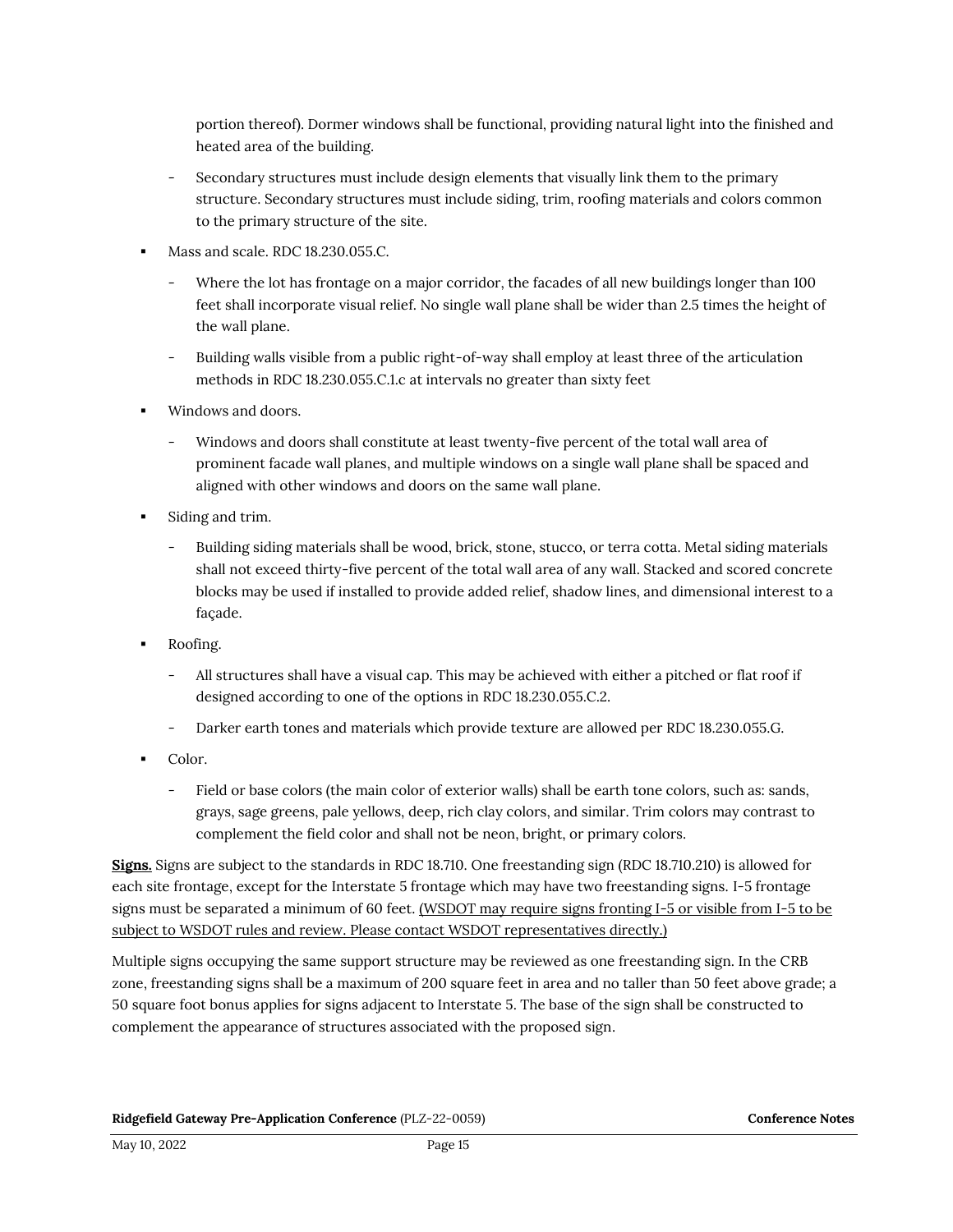Building mounted wall signs (RDC 18.710.170) are limited to five percent of the façade upon which they are placed, 60 percent of the width of the tenant space, and 70 percent of the height of the blank wall space or fascia upon which they are mounted. Multiple building mounted wall signs are permitted for the same business, so long as they are consistent in design.

**Exterior Lighting**. The project shall comply with the standards in RDC 18.230.070 and RDC 18.715. Parking area lights shall not exceed 25 feet. All building entrances shall be illuminated with shielded LED lamps. All light trespass is prohibited, and all lighting fixtures shall be shielded and aimed downward. No lighting fixture installed on a building exterior shall exceed 400 watts, and spotlighting on landscaping and foliage shall be limited to 150 watts. Non-residential uses are strongly encouraged to reduce nighttime light levels to only the level necessary for security purposes. Please submit a preliminary lighting plan including a photometric analysis showing no light trespass onto neighboring properties with the site plan application.

**Off-Street Parking and Loading.** Off-street parking and loading shall be provided as required in RDC 18.720.040, except that the standards in RDC 18.230.080.B apply in lieu of those in RDC 18.720.040.C.1. Key considerations include:

- Along Pioneer St, parking areas shall not be placed forward of the maximum setback or the front building façade, whichever is closer to the property line, for more than fifty percent of the site's street frontage not encumbered by critical areas or significant vegetation, except for driveways and drive aisles perpendicular to the street frontage.
- Interior parking lot landscaping equal to 10 percent of the net parking lot area is required and shall comply with each of the provisions in RDC 18.720.040.C.2. Required landscape buffers do not count toward the 10 percent.
- One bicycle parking space is required for every 12 required parking spaces on each lot.
- One Level 2, two hundred and forty volt electric vehicle charging station is required per fifty parking spaces. Lot 5 has 51 parking spaces and requires a minimum of one (1) EV charging station. Six (6) EV charging stations are proposed on lot For the proposed configuration, no electric vehicle charging stations will be required.

| Use                                       | Minimum spaces required   | Required number of<br>spaces/lot                                  | <b>Ridgefield Gateway</b>                          |
|-------------------------------------------|---------------------------|-------------------------------------------------------------------|----------------------------------------------------|
| Motor vehicle<br>retail (lor 5)           | 1/750 sf gross floor area | 19                                                                | Lot $5 - 51$ spaces                                |
| Eating and<br>drinking (Lots 1,<br>3 & 4) | 1/200 sf gross floor area | Lot $4 - 5,100$ sf = 26<br>Lot $3 - 3,400$ sf = 17<br>Lot $1 - ?$ | Lot $4 - 26$ spaces<br>Lot $3 - 24$<br>Lot $1 - ?$ |

Per RDC 18.720.030, the required parking spaces are as follows: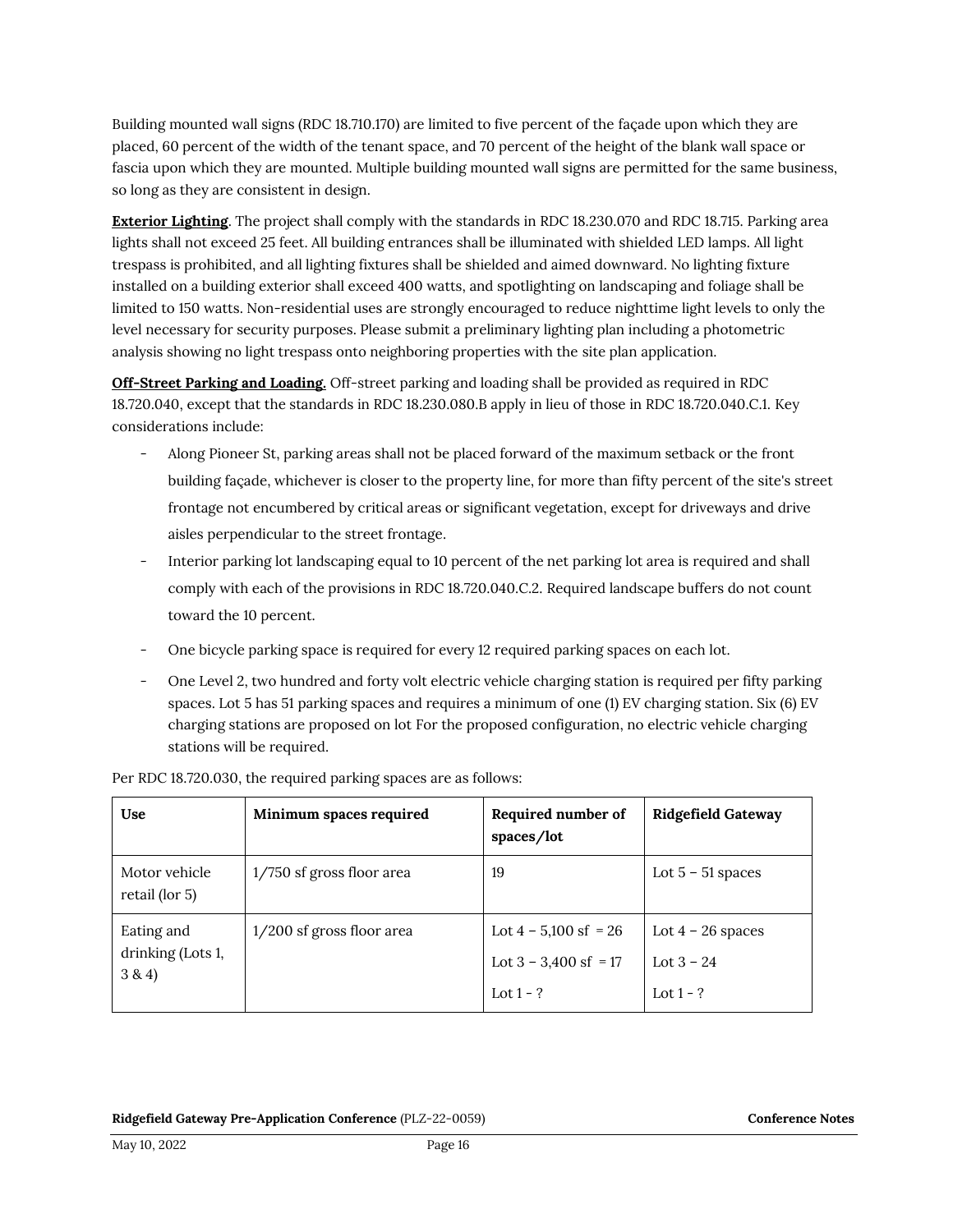| Convenience               | 1/200 sf gross floor area | 31 | 33 spaces plus |
|---------------------------|---------------------------|----|----------------|
| store/car wash<br>(Lor 2) |                           |    | 6 EV stations  |

The project shall comply with the standards in RDC 18.720.040 for stall dimensions, compact parking spaces, and lot design, to be demonstrated in the narrative and plans. ADA parking requirements can be found at: https://adata.org/factsheet/parking. For 1-25 total parking spaces, a minimum of one accessible parking space is required, and it must be van accessible. For 26-50 total parking spaces, a minimum of two accessible parking spaces are required, one of which must be van accessible.

Off-street loading is not required for eating and drinking establishments (Lots 3 & 4) under 30,000 square feet. Commercial uses between 5,000 SF and 30,000 SF (Los 1, 2 & 5) are required to provide one loading area.

**Landscaping.** The project shall comply with the standards in RDC 18.230.090 and RDC 18.725. Standards for preserving existing vegetation are in RDC 18.230.090.B. The base landscape requirements for a CRB site are as follows per RDC Table 18.725.050-1:

|                  | Setback by type of adjacent use/zoning |            |              |
|------------------|----------------------------------------|------------|--------------|
| Zone or use      | Street (includes private roads)        | Commercial | Interstate 5 |
| CRB Site         | 10'/L2                                 | 5'/L2      | 15'/L5       |
| CRB Parking Area | 10'/L2                                 | 10'/L2     | 15'/L5       |

The L2 standard requires trees at 25 feet, shrubs at five feet, and lawn or groundcover.

Parcels adjacent to Interstate 5 right-of-way shall install a fifteen-foot wide landscape buffer adjacent to Interstate 5. The buffer shall include landscaping consistent with the L5 standard, except that fifty percent of the required understory trees shall be Dwarf Globe Blue Spruce (Picea pungens 'globosa') and any wall, other than a required retaining wall, shall be prohibited. The L5 standard requires trees at 25 feet, understory trees at eight feet, and lawn or groundcover.

In the CRB zone, a minimum of ten percent of the gross site acreage of each lot shall be landscaped.

**Native Plants**. Plants on the prohibited plant list may not be used in the development. Selection of native species is encouraged. See RDC 18.830.

**Heritage Trees**. Heritage tree criteria are listed in RDC 18.840.030. When development is proposed for property which may contain a heritage tree, and the director determines that the proposed development may affect a heritage tree, the property owner must have a tree preservation plan prepared by a qualified professional demonstrating how the heritage tree will be protected and preserved. A heritage tree shall be preserved unless the city council determines that the tree may be removed based on the removal criteria for heritage tree.

**Fencing and Screening**. The project shall comply with the standards in RDC 18.230.100 and RDC 18.740. In the CRB zone, the maximum fence height is six feet from grade level to the highest point on the fence structure. Fences shall be consistent with the overall building design, with additional design criteria listed in RDC 18.230.100.B. Fences and walls facing major corridors are discouraged unless the applicant demonstrates they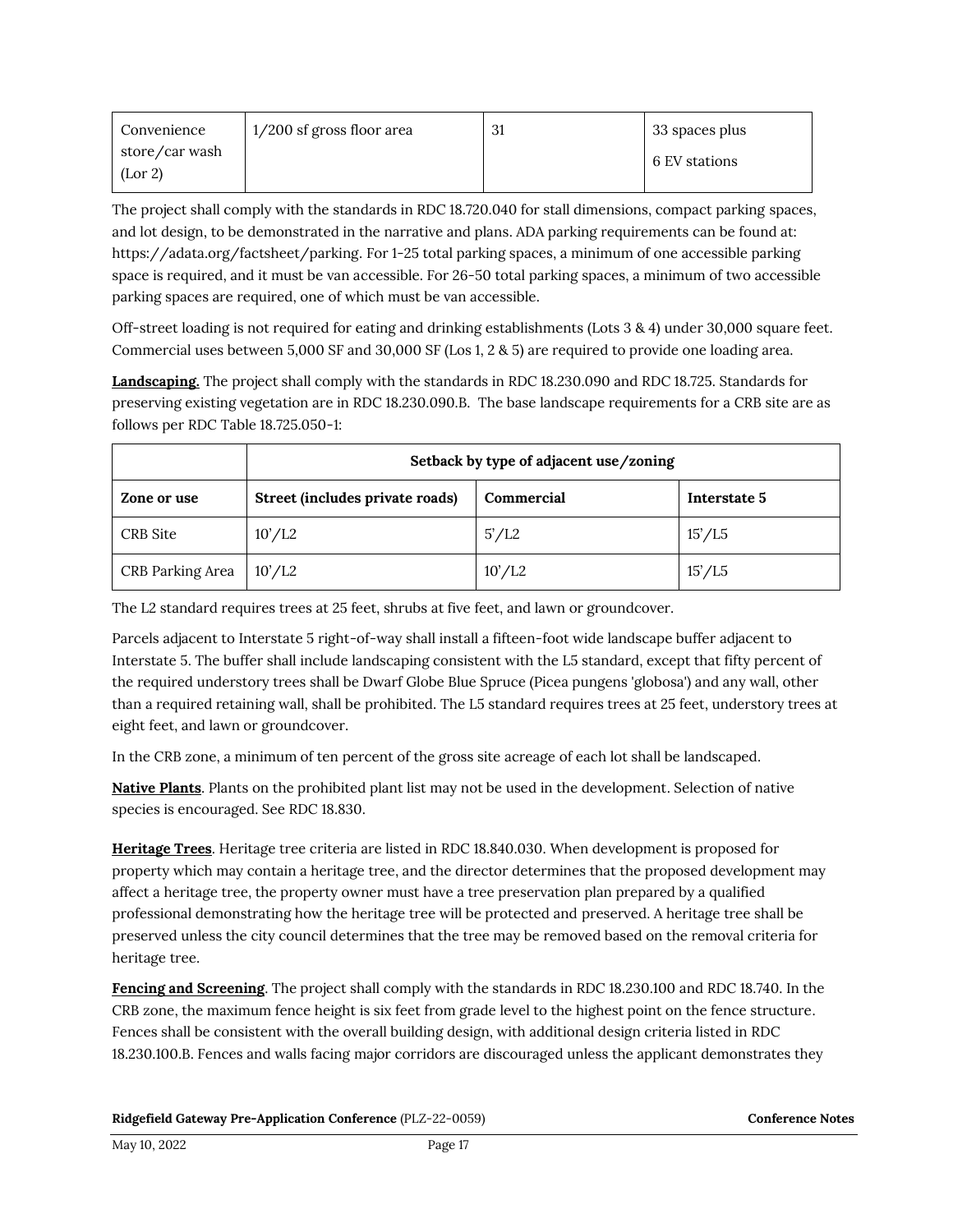are necessary for safety or screening, in which case they shall be set back ten feet from the right-of-way and landscaped within the setback at an L2 standard.

**Critical Areas**. According to Clark County GIS, there are mapped critical areas on the property, including wetlands and Priority Species Habitat Area.

The mapped riparian habitat area is associated with a previously existing farm pond on the parcel immediately to the north (214019000). On April 12, 2013, the City issued an interpretation (PLZ-13-0021) finding that:

- The pond on parcel 214019000 is an artificial pond created by human intervention, and therefore is exempt from critical area permitting review.
- Maps do not show the presence of a stream on any of the parcels. There is no evidence in the record to suggest that parcel 213971000 contains a regulated stream. Therefore, critical area review for streams on parcel 213971000 is not necessary.

On August 21, 2013, the City issued a subsequent interpretation (PLZ-13-0041-42) finding that:

- The watercourse that drains the farm pond is a man-made structure not classified as a typed stream, and therefore is not subject to RDC 18.280.
- Because the farm pond is not a wetland and because the watercourse is not a regulated stream the riparian buffer does not extend around the farm pond or the water course on the Holmstrom property.

ELS evaluated both properties and determined that there are no wetlands on either site. Therefore, the site is not subject to critical area review for the riparian habitat area mapped in the northeast portion of the site.

The properties have a designated Priority Habitat & Species Area, and therefore is subject to critical area permitting unless the applicant provides a written statement by the Washington Department of Fish and Wildlife that there are no regulated PHS resources on the property.

The properties are located within the Washington Source Water, Group A 10-year time of travel zone and a Group A Surface Water Protection Area.<https://fortress.wa.gov/doh/swap/index.html>The properties are also located in a Category 2 Critical Aquifer Recharge Area. Vehicle repair facilities, fueling stations, fuel storage tanks, and car washing facilities are subject to Statutes, Regulations, and Guidance Pertaining to Ground Water Impacting Activities. See RDC 18.280.140.E.

A technically complete application must include: a Level One Hydrogeological Assessment (RDC 18.280.140.E.3) including a best management practices spill response plan. Additionally, a technically complete application must demonstrate compliance with the performance standards relating to fuel storage tanks and vehicle service and repair in RDC 18.280.140.F.1.a-c

Undevelopable critical areas shall be protected by conservation easements or critical areas tracts. See RDC 18.280.040.H.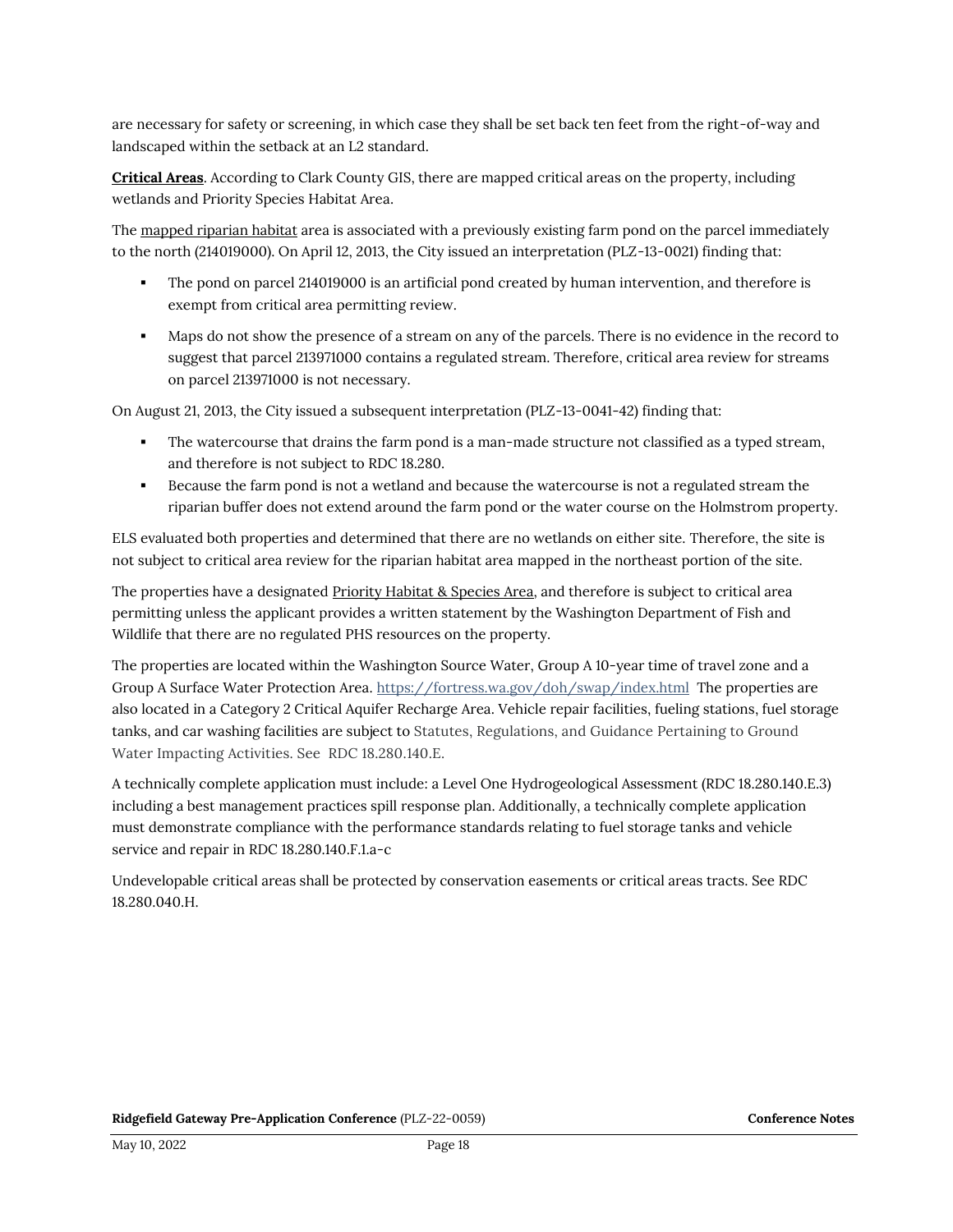**SEPA**. This project is subject to State Environmental Policy Act requirements because the site contains critical areas, and the development area is greater than 30,000 square feet. The SEPA checklist can be found at: [https://ecology.wa.gov/DOE/files/d7/d7373ce2-12cb-4fd2-a0e1-1d25557ac187.pdf.](https://ecology.wa.gov/DOE/files/d7/d7373ce2-12cb-4fd2-a0e1-1d25557ac187.pdf) The site has a moderatehigh to high probability of archaeological remains, so an archaeological predetermination will be required as part of SEPA. The City will process the land use review and SEPA review concurrently.

## 10. Building

Building permits will be required for individual structures. Concurrent land use, engineering, and building review is possible at the applicant's risk.

# 11. Procedure/Timeline/Appeal Rights.

The City conducted the pre-application conference consistent with the Ridgefield Development Code and Engineering Standards. Upon receipt of a complete set of land use and SEPA applications, the City will process the applications concurrently as a Type II review including a 14-day public comment period.

#### **Submit for land use review using the permitting portal[: https://ci-ridgefield-](https://ci-ridgefield-wa.smartgovcommunity.com/Public/Home)**

**[wa.smartgovcommunity.com/Public/Home.](https://ci-ridgefield-wa.smartgovcommunity.com/Public/Home) Under master land use choose Type II. Under land use applications choose the appropriate applications discussed in the pre-app and listed in Section III.2-3. Contact [permits@ridgefieldwa.us](mailto:permits@ridgefieldwa.us) for assistance.** 

Compiled by Eric Eisemann, Consulting Planner, and Jesse Hague, Engineering Technician

### Conference Attendees

Ridgefield

- Steve Stuart, City Manager [steve.stuart@ridgefieldwa.us](mailto:steve.stuart@ridgefieldwa.us)
- Brenda Howell, Interim Public Works Director[, brenda.howell@ridgefieldwa.us](mailto:brenda.howell@ridgefieldwa.us)
- Jesse Hague, Engineering Technician [jesse.hague@ridgefieldwa.us](mailto:jesse.hague@ridgefieldwa.us)
- Eric Eisemann, Ridgefield Planning Consultant, E<sup>2</sup> Land Use Planning[, e.eisemann@e2landuse.com](mailto:e.eisemann@e2landuse.com)
- Rob Aichele, City Council (listened)
- Rachel Coker, City Council (listened)
- Lee Wells, City Council (listened)
- Galina Burley, Parks, Trails, and Recreation Manager (listened)
- Anne McNamara, Ridgefield Planner (listened)

#### Applicant

- Taz Khan, 512.779.4999[, tkhanusa@gmail.com](mailto:tkhanusa@gmail.com)
- Kevin DeFord, [ngdevelopmentr@gmail.com](mailto:ngdevelopmentr@gmail.com)
- Andy Nuttbrock RLA, 360.695.1385[, andyn@olsonengr.com](mailto:andyn@olsonengr.com)

#### Agencies

- Josh Taylor, CCFR[: josh.taylor@clarkfr.org](mailto:josh.taylor@clarkfr.org)
- Jeff Barsness, WSDOT SW Region 360.905.205[9 Jeff.Barsness@wsdot.wa.gov](mailto:Jeff.Barsness@wsdot.wa.gov)
- Dylan Bass, WSDOT SW Region 360.831.5829 [bassd@wsdot.wa.gov](mailto:bassd@wsdot.wa.gov)